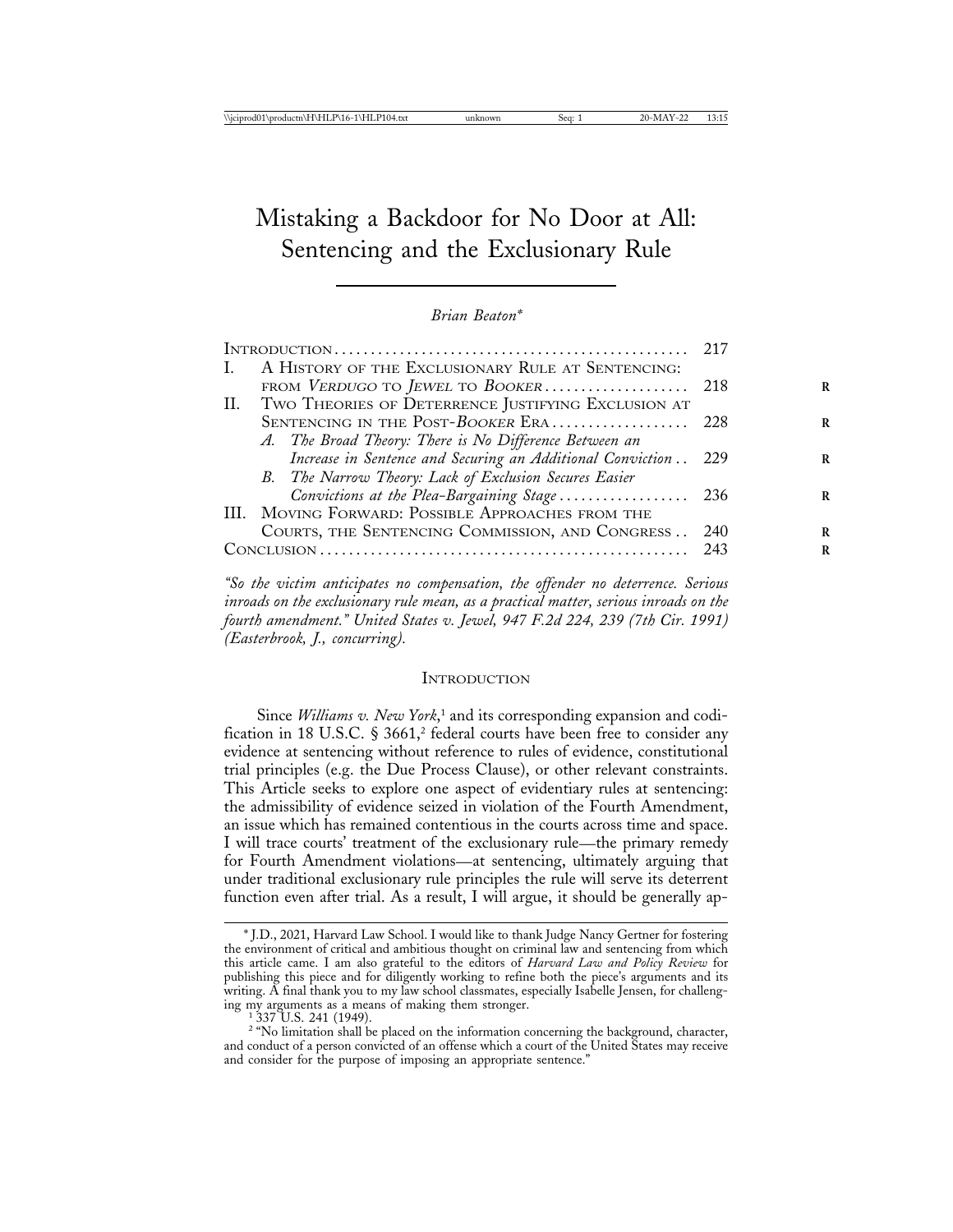plied. While many avenues exist for further argument—including questioning courts' assumption that police are not interested in increasing defendants' sentences, contesting the notion that deterrence is the proper way to assess the exclusionary rule at sentencing, and contesting general principles within the exclusionary rule jurisprudence—this Article will take the exclusionary rule's deterrence rationale as given and also accept the general contention that police seek evidence for the purpose of conviction, not with an eye toward increasing a defendant's sentence. This Article argues that under that logic precisely, exclusion at sentencing will generally be appropriate.

The Article proceeds in three Parts. From the outset, I presume that the reader has a working knowledge of the exclusionary rule and Fourth Amendment law generally.<sup>3</sup> Part I traces courts' consideration of the question of exclusion of unconstitutionally seized evidence at sentencing. This Part covers numerous courts' treatment of the exclusionary rule at sentencing across time and statutory change. Prior to the imposition of mandatory Federal Sentencing Guidelines, some courts found reason to exclude illegally obtained evidence at sentencing. But the majority did not. Similarly, under the mandatory Guidelines system that existed prior to *United States v. Booker*, 4 the question of exclusion received some academic attention*.* However, in the years since *Booker*, a dearth of scholarship has left unchallenged the assumptions underlying courts' decisions not to apply the exclusionary rule to illegally obtained evidence at sentencing.

Part II argues that under the logic expounded by courts regarding police motivations, exclusion is a proper remedy for illegally obtained evidence at sentencing. This Part offers two theoretical bases for why exclusion is proper: a broad theory focused on the fact that the difference between an "increase in sentence" and "conviction" is merely semantic, and a narrow theory focused on the effects of illegally obtained evidence on plea-bargaining.

Finally, Part III offers thoughts for courts and legislatures to implement the exclusionary rule at sentencing.

## I. A HISTORY OF THE EXCLUSIONARY RULE AT SENTENCING: FROM VERDUGO TO JEWEL TO BOOKER

The question of applicability of the exclusionary rule at sentencing has existed for as long as the rule itself. The Supreme Court has never spoken to the issue, leaving lower federal courts to consider the question. Today, most circuit courts agree that the exclusionary rule is generally inapplicable at sen-

<sup>3</sup> For background, *see, e.g.*, Todd Flaming, *Laundering Illegally Seized Evidence Through the Federal Sentencing Guidelines*, 59 U. CHI. L. REV. 1209, 1225 (1992); Victor Jay Miller, *An End Run Around the Exclusionary Rule: The Use of Illegally Seized Evidence Under the Federal Sentencing Guidelines*, 34 WM. & MARY L. REV. 241, 274 (1992). *See generally* Clinton R. Pinyan, *Illegally Seized Evidence at Sentencing: How to Satisfy the Constitution and the Guidelines with an "Evidentiary" Limitation*, 1994 U. CHI. L. F. 523 (1994). <sup>4</sup> 543 U.S. 220, 261 (2005).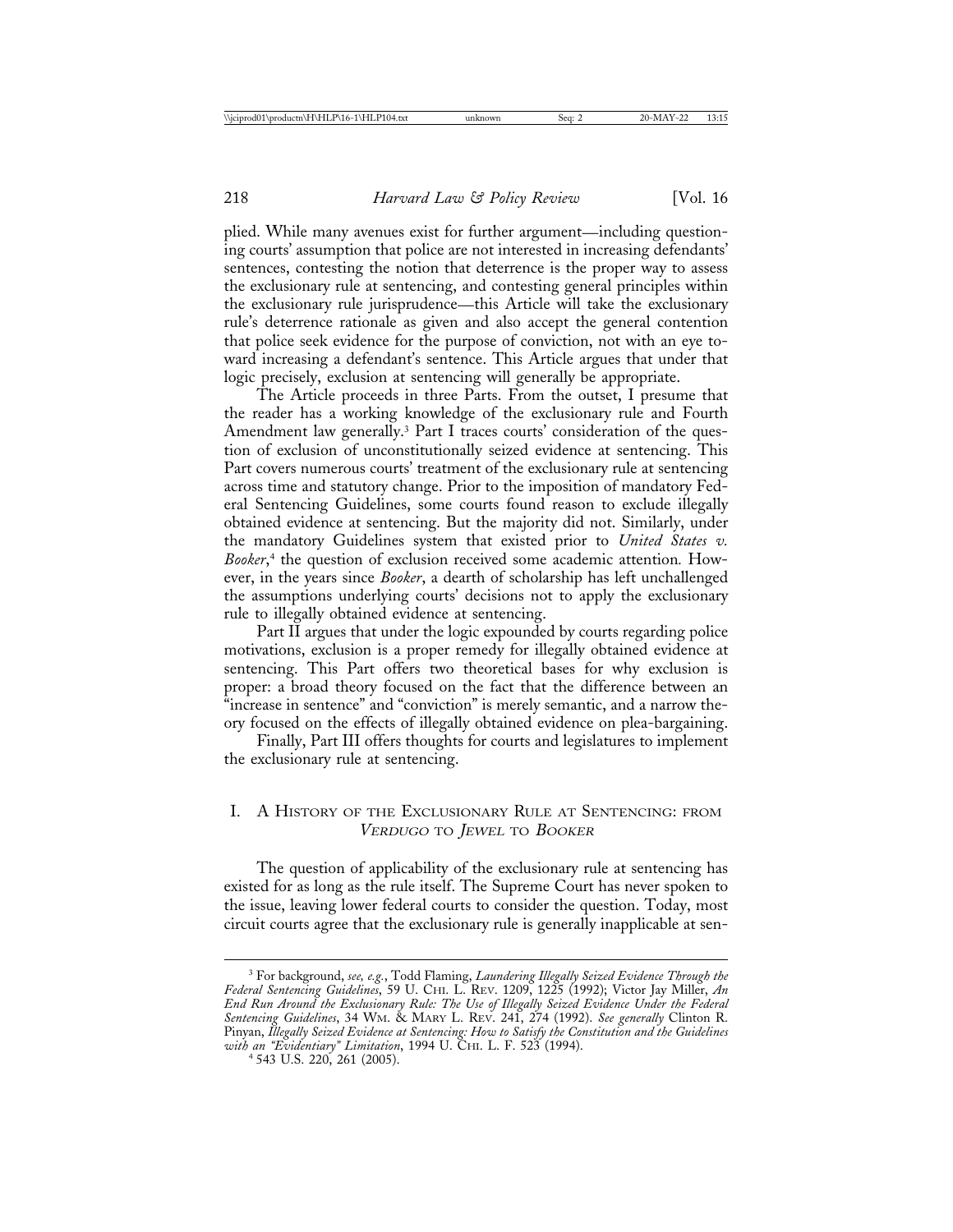tencing.5 But the process for arriving at this general consensus was not straightforward; disagreement has existed within the federal courts, due to both factual differences in cases and changing statutory regimes. While this history of disagreement is legally insignificant today, the lessons to be drawn from it remain noteworthy.

The use of the exclusionary rule at sentencing begins where any evidentiary question at sentencing must: *Williams v. New York*. *Williams* held that the Fourteenth Amendment's Due Process Clause does not bar a sentencing judge from considering extra-record evidence when imposing a sentence, including possible crimes committed by the defendant for which he was not actually charged.6 In reaching this decision, the Supreme Court relied on the general rehabilitative function that a sentence is intended to achieve; once a guilty verdict is rendered, the judge is "not confined to the narrow issue of guilt," but instead must consider a holistic view of a defendant to craft an appropriate sentence.7 Taking account of the fullest information available about a defendant necessarily means eschewing "rigid adherence to restrictive rules of evidence properly applicable to the trial."8 Notably, the Supreme Court did not *compel* courts to take account of all available information nor entirely disregard traditional evidentiary constraints. Rather, courts simply were not barred from considering such information where appropriate.<sup>9</sup>

The seed that the *Williams* court planted blossomed into an entire sentencing regime mandating the use of full information about a defendant with the Organized Crime Act of 1970.10 Most clearly, one particular provision of the Act, codified as 18 U.S.C. § 357711 as general requirements for sentencing, simply reads: "No limitation shall be placed on the information concerning the background, character, and conduct of a person convicted of an offense which a court of the United States may receive and consider for the purpose of imposing an appropriate sentence.<sup>"12</sup> If there was any doubt in *Williams* as to what information judges were to consider at sentencing, congressional intervention ostensibly put that doubt to rest.

The expansion of *Williams*'s holding was not an accident according to the legislative history of the Organized Crime Act of 1970. Part of the end

<sup>5</sup> *See, e.g.*, United States v. McCrory, 930 F.2d 63, 69 (D.C. Cir. 1991); United States v. Torres, 926 F.2d 321, 325 (3d Cir. 1991); United States v. Graves, 785 F.2d 870, 873 (10th Cir. 1986); United States v. Butler, 680 F.2d 1055, 1056 (5th Cir. 1982); United States v. Schipani, 435 F.2d 26, 28 (2d Cir. 1970); Del Vecchio v. Illinois Dep't of Corr*.*, 31 F.3d 1363, 1388 (7th Cir. 1994). <sup>6</sup> *Williams*, 337 U.S. at 245. <sup>7</sup> *Id.* at 247. <sup>8</sup> *Id.*

<sup>9</sup> *See* Claire McCusker Murray, *Hard Cases Make Good Law: The Intellectual History of Prior Acquittal Sentencing*, 84 ST. JOHN'S L. REV. 1415, 1447 (2010) ("*Williams's* minimalist holding . . . required judges to reason through the logic underlying prior acquittal sentencing.").

<sup>&</sup>lt;sup>10</sup> *See id.* at 1444–47.<br><sup>11</sup> Later renumbered 18 U.S.C. § 3661.<br><sup>12</sup> 18 U.S.C. § 3661.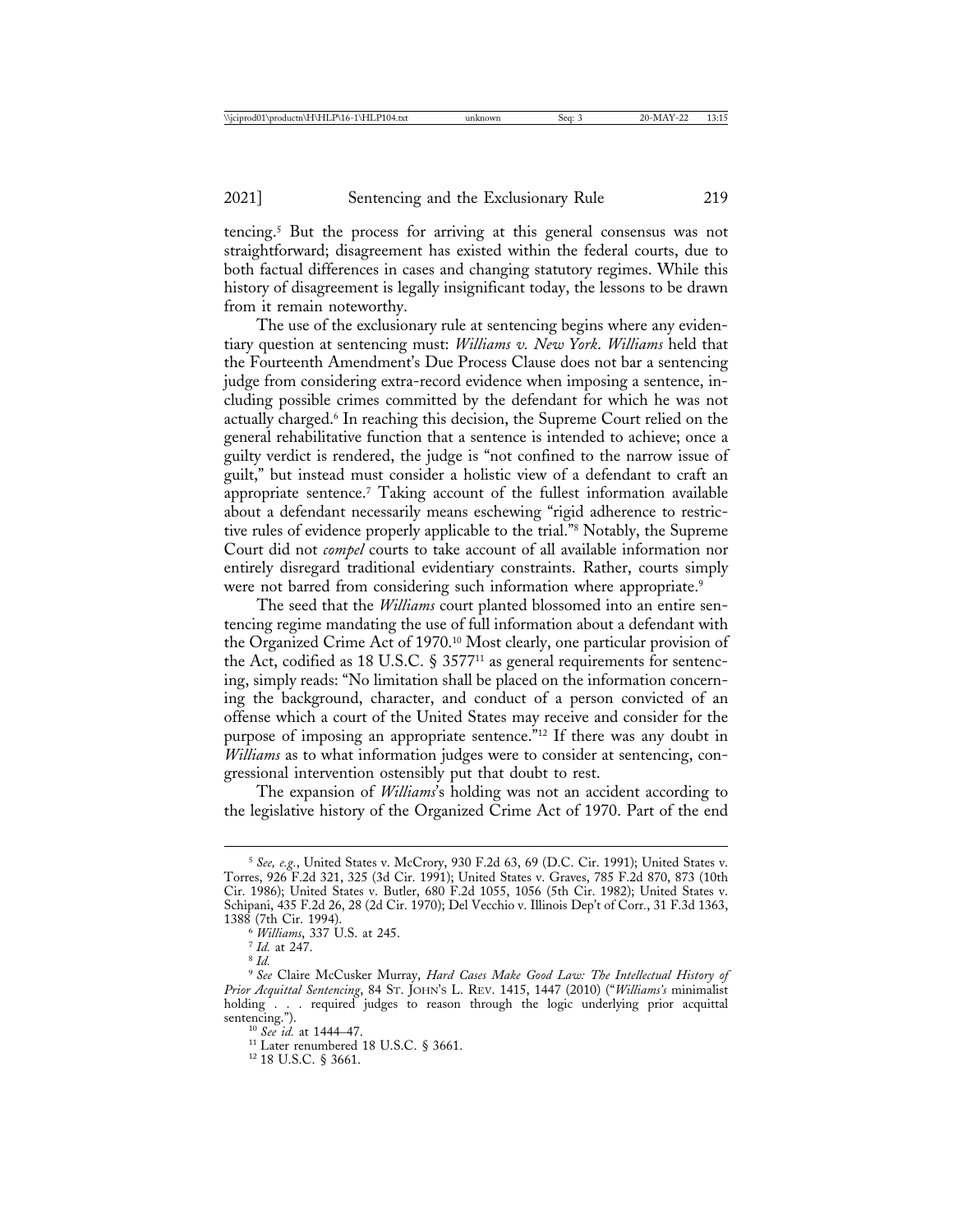goal of the Organized Crime Act—per Representative Richard Poff of Virginia, the bill's architect—was delivering harsh sentences to "dangerous special offender[s]": members of organized crime, like La Cosa Nostra.13 But this goal was complicated by developments in the preceding decade. The Warren Court's Criminal Procedure Revolution had created new evidentiary rules—most notably, the exclusionary rule—that often kept evidence out of court. Poff was concerned about the ability of sophisticated criminals to avoid lengthy sentences through gaming these rules.<sup>14</sup> He justified § 3577, in part, on a commitment to delivering justice to these offenders by separating sentencing entirely from any evidentiary constraints.<sup>15</sup>

Section 3577 is not limited to particular crimes or affiliations. The broad coverage of the section reflects Poff's intent to overrule completely the exclusionary rule within the context of sentencing. Poff's rationale for so doing was multifaceted, according to one commentator:

Poff worried that the need to deter police abuse, a rationale underlying the Exclusionary Rule, would be allowed to limit sentencing judges in the information available to them at sentencing just as juries were limited. The Exclusionary Rule introduced into trials a significant non-truth-seeking aim. In so doing, it widened the gap between the aims of trial and the aims of sentencing—and, concomitantly, the gap between acquittal and innocence—even more. Representative Poff, and ultimately Congress, reacted to the specter of an extension of the Exclusionary Rule's non-truth-seeking principle into sentencing in part by passing § 3577. This statute embodied a novel approach to the use of out-of-court evidence at sentencing—one whose categorical, affirmative language contrasted sharply with the previously regnant holding of the Williams Court.16

Representative Poff had a particular target case in mind when drafting the broad language of the Organized Crime Act of 197017: *Verdugo v. United States*. 18 Written only two years before the passage of the Act, *Verdugo* held that the exclusionary rule was an appropriate remedy for unconstitutionally seized evidence at sentencing in certain circumstances.<sup>19</sup> In that case, officers obtained an arrest warrant after the defendant dealt approximately three

<sup>&</sup>lt;sup>13</sup> Murray, *supra* note 9, at 1435.<br><sup>14</sup> *See id.*<br><sup>15</sup> *See id.* at 1437–41.<br><sup>16</sup> *Id.* at 1443.<br><sup>17</sup> Murray, *supra* note 9, at 1441 ("Poff's citation to *Verdugo* and *Armpriester* sheds significant light on his reasons for expanding *Williams*'s holding into the text of § 3577. The portions of the two cases he cites are parallel in their reasoning. Both hold that evidence obtained illegally and suppressed at trial under the Exclusionary Rule should also be excluded from sentencing."). <sup>18</sup> 402 F.2d 599 (9th Cir. 1968). <sup>19</sup> *Id.* at 613; *see also* Murray, *supra* note 9, at 1441.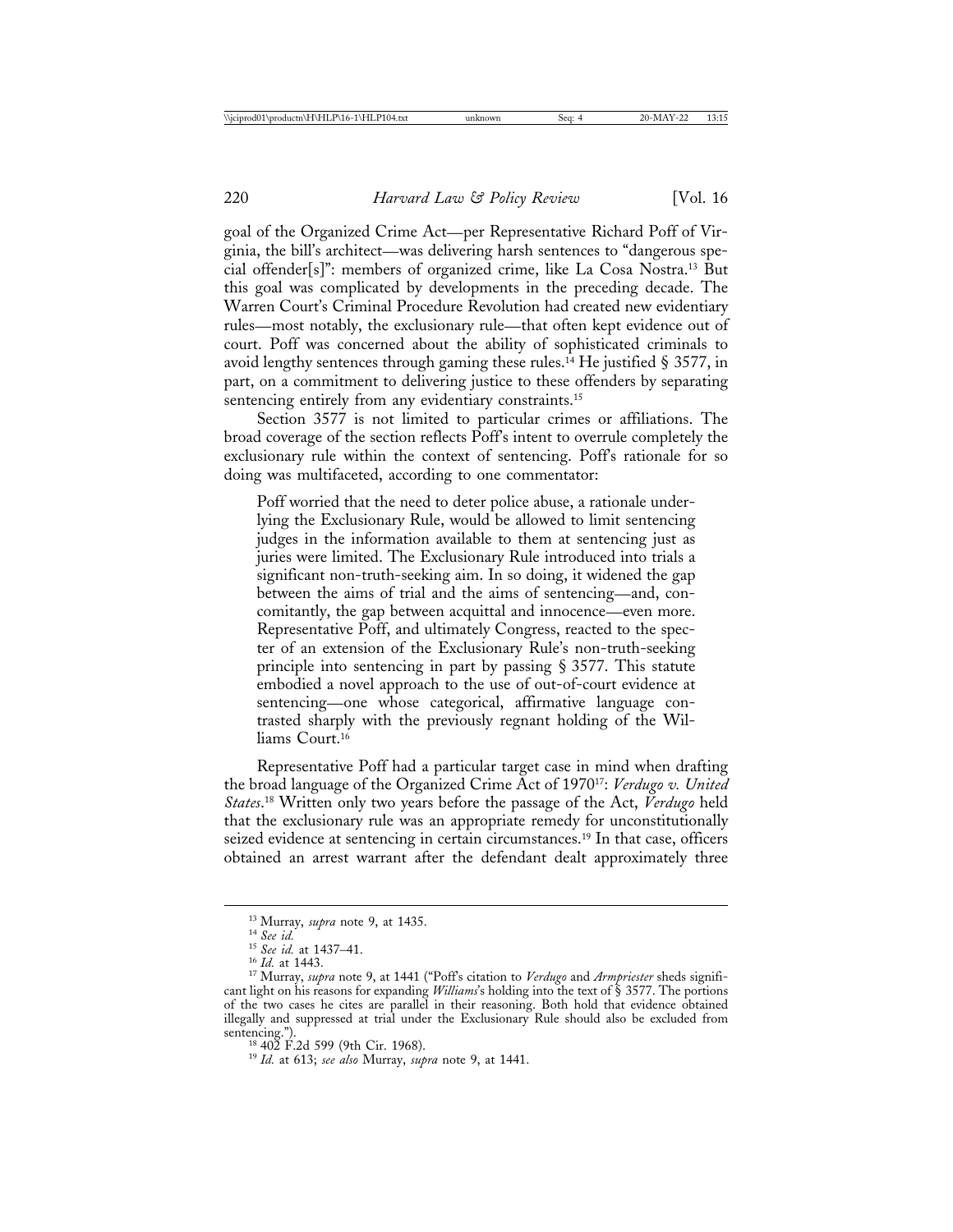grams of heroin to an undercover officer.20 Officers waited for Verdugo to arrive at his home the next day to execute the warrant.<sup>21</sup> Once Verdugo arrived, officers placed him under arrest.22 To this point, the officers had acted in accord with the Constitution. But the same could not be said of what followed. Verdugo was handcuffed to a chair while the officers searched the entirety of his home for two and a half hours.<sup>23</sup> He was then taken to the police station, although the searching did not stop. A team of five to seven officers ransacked the Verdugo home, searching drawers, cabinets, and luggage, overturning furniture, removing covers from all of the house light switches, and punching holes in the wallboard.<sup>24</sup> The government did not argue that the search was constitutional nor that it fell within an exception to the exclusionary rule. In fact, it admitted that Verdugo had been under investigation for months prior to the arrest and that the warrantless "siege of his home. . .in search of [a] 'stash'" was consciously planned.<sup>25</sup> As such, the evidence obtained from this search was suppressed before trial, leaving Verdugo charged with only the three grams of heroin.26

Sentencing proved a different story. The government re-introduced the unconstitutionally seized evidence with the goal of drastically increasing Verdugo's sentence from a minimum of five years to a maximum of 20.27 And the district court followed the government's lead, taking full account of the increased amount of heroin in giving the Verdugo a higher sentence.<sup>28</sup> However, the Ninth Circuit found the exclusionary rule applicable, reversing Verdugo's sentence and requiring sentencing to proceed without the unconstitutionally seized evidence.29 Although by the court's own words, police are generally motivated by seeking convictions, not with increasing the sentences imposed on defendants, that was not the case here.<sup>30</sup> A specialized police narcotics unit conducted much of the search after Verdugo's arrest with the specific goal of obtaining a lengthy sentence for a repeat offender.<sup>31</sup> Still, the court fashioned a narrow holding, taking into account the "public interest in the imposition of a proper sentence"32 based on a holistic account of the defendant.33 Exclusion was only proper where police acted with the specific intent to increase the defendant's sentence and the use of the evi-

<sup>20</sup> See Verdugo, 402 F.2d at 609.<br>
<sup>21</sup> Id. at 610.<br>
<sup>22</sup> Id.<br>
<sup>23</sup> Id.<br>
<sup>23</sup> Id.<br>
<sup>25</sup> Id. at 500.<br>
<sup>25</sup> Id. at 500.<br>
<sup>26</sup> Id. at 500.<br>
<sup>27</sup> Verdugo, 402 F.2d at 612.<br>
<sup>28</sup> Id. at 613.<br>
<sup>29</sup> Id. at 610–11 (citing Mapp v *Systems for the Administration of Criminal Justice*, 23 L. & CONTEMP. PROBS. 494, 501 (1958). <sup>32</sup> *Verdugo*, 402 F.2d at 611. <sup>33</sup> *Id.*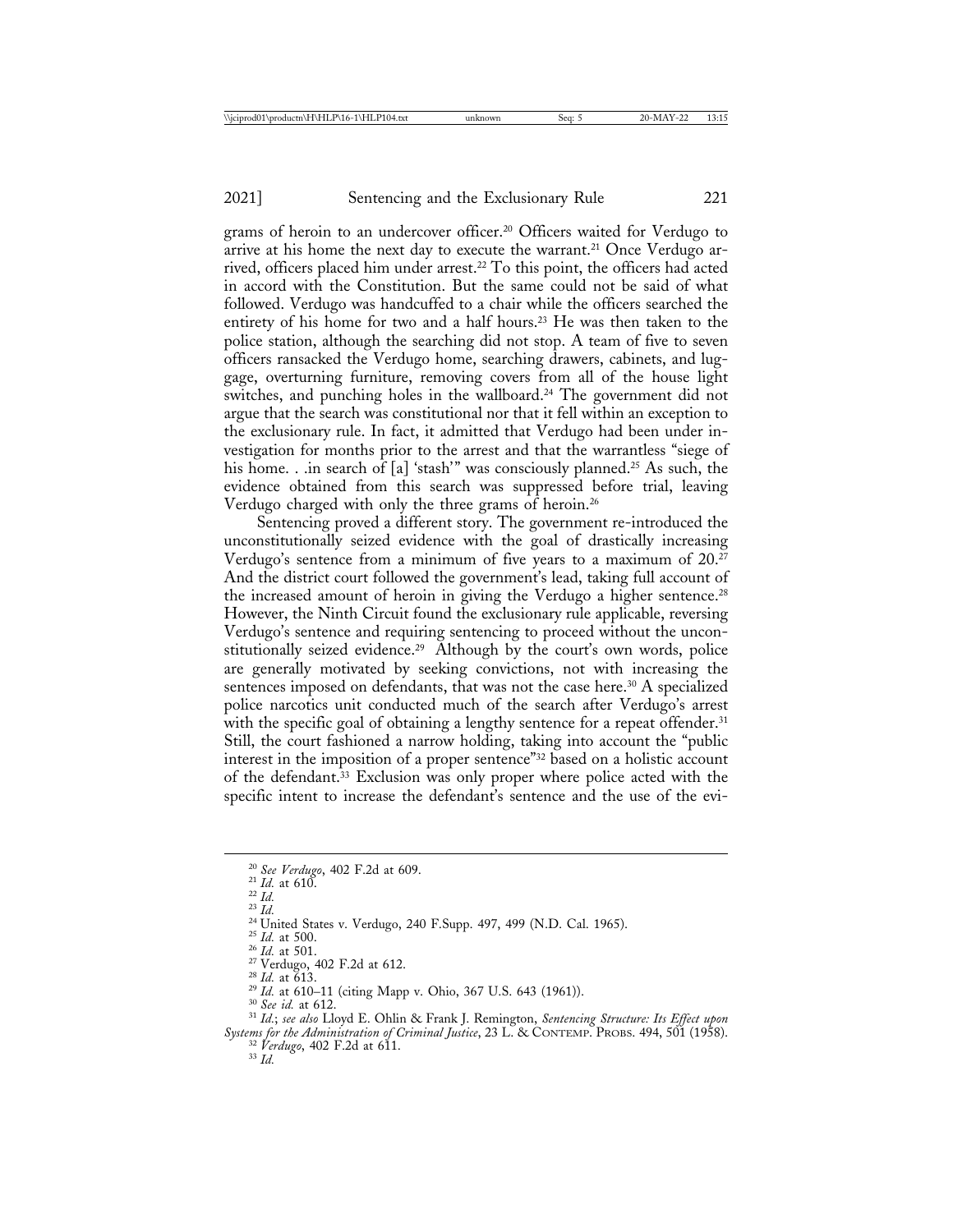dence at sentencing created a "substantial incentive for unconstitutional searches and seizures."34

The passage of § 3577 would seem to have ended the *Verdugo* rule and anything more expansive. Despite the section's seemingly decisive language, however, courts have nonetheless grappled with applying the exclusionary rule at sentencing. This is likely compelled by the fact that the exclusionary rule is a *constitutional* principle; it cannot be overruled by statutory enactments.35 Thus, courts have engaged in the same analysis they always must when deciding whether exclusion of evidence is an appropriate remedy: whether the benefits of exclusion—deterrence of the police from engaging in unconstitutional searches and seizures—outweigh the costs.36

The majority of federal courts have answered the question of exclusion clearly: the exclusionary rule does not apply at sentencing. This has been the case for as long as the rule has existed through the present, other than *Verdugo*. The facts of the cases reaching this decision of course vary. For instance, in *United States v. Lee*, 37 the Fourth Circuit found that a sentencing judge did not impermissibly rely on unconstitutionally seized evidence from a prior conviction four years before the instant case when sentencing the defendant. In *United States v. Schipani*, 38 decided the same year of the passage of Section 3577, the Second Circuit allowed the consideration of evidence from a wiretap which was excluded at trial but relied on by the sentencing judge. In *United States v. Vandemark*, 39 the Ninth Circuit allowed drugs seized in the course of an unlawful *Terry* stop to be considered in a defendant's revocation of probation and consequent sentencing for a prior conviction. In so doing, the court noted that *Verdugo* created a narrow rule essentially triggered only by "searchers whose sole object is to obtain evidence of a single offense with which the defendant is charged."40

Despite these factual differences, the rationale for not applying the rule is substantially the same across circuits. In determining whether the exclusionary rule should apply, courts invoke the deterrence-based rationale of the exclusionary rule and engage in a balancing analysis.<sup>41</sup> On the costs side of

<sup>&</sup>lt;sup>34</sup> *Id.* at 613.<br><sup>35</sup> *See* United States v. Jewel, 947 F.2d 224, 239 (7th Cir. 1991) (Easterbrook, J., concurring) ("Congress answered it in favor of using the evidence, but that cannot be dispositive, else

 $\mathscr{E}_{\mathscr{E}}$  *See, e.g.*, United States v. Calandra, 414 U.S. 338, 349 (1974) ("In deciding whether to extend the exclusionary rule to grand jury proceedings, we must weigh the potential injury to the historic role and functions of the grand jury against the potential benefits of the rule as applied in this context.").

applied in this context.").<br><sup>37</sup> 540 F.2d 1205, 1211 (4th Cir. 1976).<br><sup>38</sup> 435 F.2d 26, 28 (2d Cir. 1970).<br><sup>39</sup> 522 F.2d 1019, 1025 (9th Cir. 1975).<br><sup>40</sup> *Id.* at 1024. Other examples of cases applying this principle inclu Graves, 785 F.2d 870, 873 (10th Cir. 1986), and United States v. Butler, 680 F.2d 1055, 1056 (5th Cir. 1982). <sup>41</sup> *See, e.g.*, United States v. Lee, 540 F.2d 1205, 1210 (4th Cir. 1976); *Schipani*, 435 F.2d

at 28 ("It is quite unlikely that law enforcement officials conduct illegal electronic auditing to build up an inventory of information for sentencing purposes, although the evidence would be inadmissible on the issue of guilt.").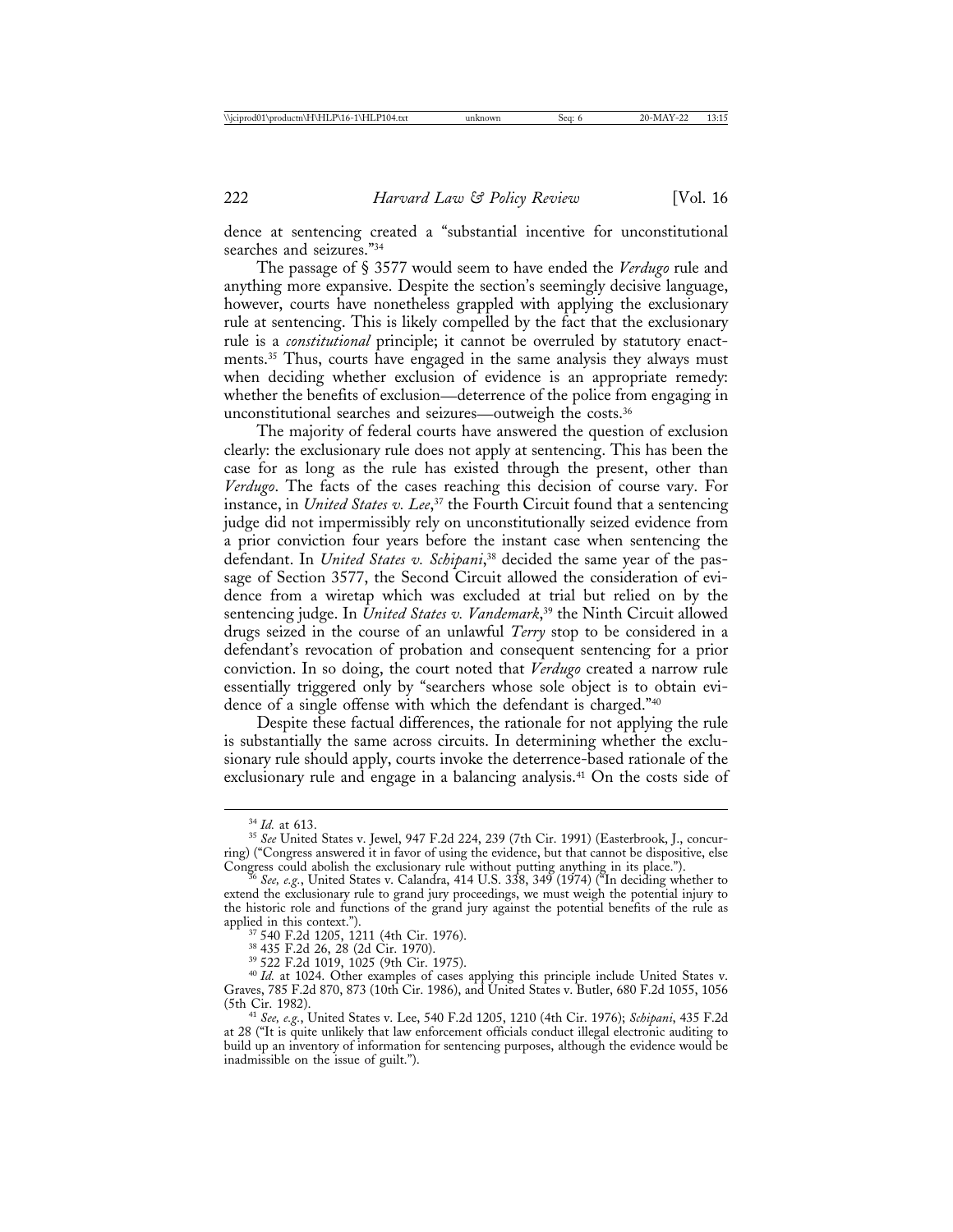the equation, the language of *Williams* reigns supreme: "exclusion of reliable evidence hampers the ability of sentencing courts to consider all relevant information about the defendant in selecting an appropriate sentence."42 Unlike coerced confessions (in the Due Process sense), $43$  there is nothing fundamentally unreliable about unconstitutionally seized evidence. This is partially why courts resist application of the exclusionary rule as a general matter.<sup>44</sup> And while the costs of exclusion may be higher as it pertains to trial—given the defendant may walk as a result<sup>45</sup>—depriving courts of such evidence at sentencing contravenes the ability of courts to render a sentence in line with the principles of retribution, deterrence, and rehabilitation. The ability to render such a sentence was the motivation behind Section 3577,<sup>46</sup> and courts frequently invoke the statute, providing additional cover to allow consideration of unconstitutionally seized evidence.

As to benefits, *Calandra* almost exclusively suggests that courts only consider the deterrent effect exclusion would have on the police from committing unconstitutional searches and seizures.<sup>47</sup> Subsequent cases have clarified that the relevant metric for assessing deterrence is not whether exclusion will deter in an absolute sense, but rather whether meaningful *marginal deterrence* of the police will be achieved. Courts determine the potential deterrent effect by considering the police actions implicated in the illegal seizure, other potential sanctions, and the stage of the proceeding.48 It is here where federal circuit courts developed the doctrine of the exclusionary rule within the context of sentencing. In nearly every decision affirming the use of unconstitutionally seized evidence, courts have invoked the same general principle to explain why meaningful deterrence of the police through exclusion at sentencing would not be accomplished. That principle holds that "law enforcement officers conduct searches and seize evidence for purposes of prosecution and conviction—not for the purpose of increasing a sentence in a prosecution already pending or one not yet begun."49 As a result, exclusion

<sup>42</sup> *See, e.g.*, United States v. Nichols, 438 F.3d 437, 444 (4th Cir. 2006). <sup>43</sup> *See, e.g.*, Brown v. Mississippi, 297 U.S. 278, 287 (1936) ("In the instant case, the trial court was fully advised by the undisputed evidence of the way in which the confessions had been procured. The trial court knew that there was no other evidence upon which conviction and sentence could be based. Yet it proceeded to permit conviction and to pronounce sentence. The conviction and sentence were void for want of the essential elements of due process, and

the proceeding thus vitiated could be challenged in any appropriate manner.").<br>
<sup>44</sup> *See, e.g.*, Davis v. United States, 564 U.S. 229, 237 (2011) ("It almost always requires<br>
courts to ignore reliable, trustworthy evidenc

<sup>&</sup>lt;sup>45</sup> *See, e.g., id.* ("[I]ts bottom-line effect, in many cases, is to suppress the truth and set the criminal loose in the community without punishment."); *see also* Herring v. United States, 555

U.S. 135, 141 (2009).<br><sup>46</sup> See Murray, *supra* note 9, at 1441.<br><sup>47</sup> See United States v. Calandra, 414 U.S. 338, 348 (1974).<br><sup>48</sup> See, e.g., Alderman v. United States, 394 U.S. 165, 174 (1969); New York v. Harris, 495 U.S. 14, 21 (1990); Illinois v. Krull, 480 U.S. 340, 347 (1987); United States v. Leon, 468 U.S. 897, 910 (1984); United States v. Hunt, 505 F.2d 931, 935 (5th Cir. 1974); *see also Calandra*,

<sup>&</sup>lt;sup>49</sup> United States v. Lynch, 934 F.2d 1226, 1236 (11th Cir. 1991) (citing United States v. Vandemark, 522 F.2d 1019, 1022 (9th Cir. 1975)).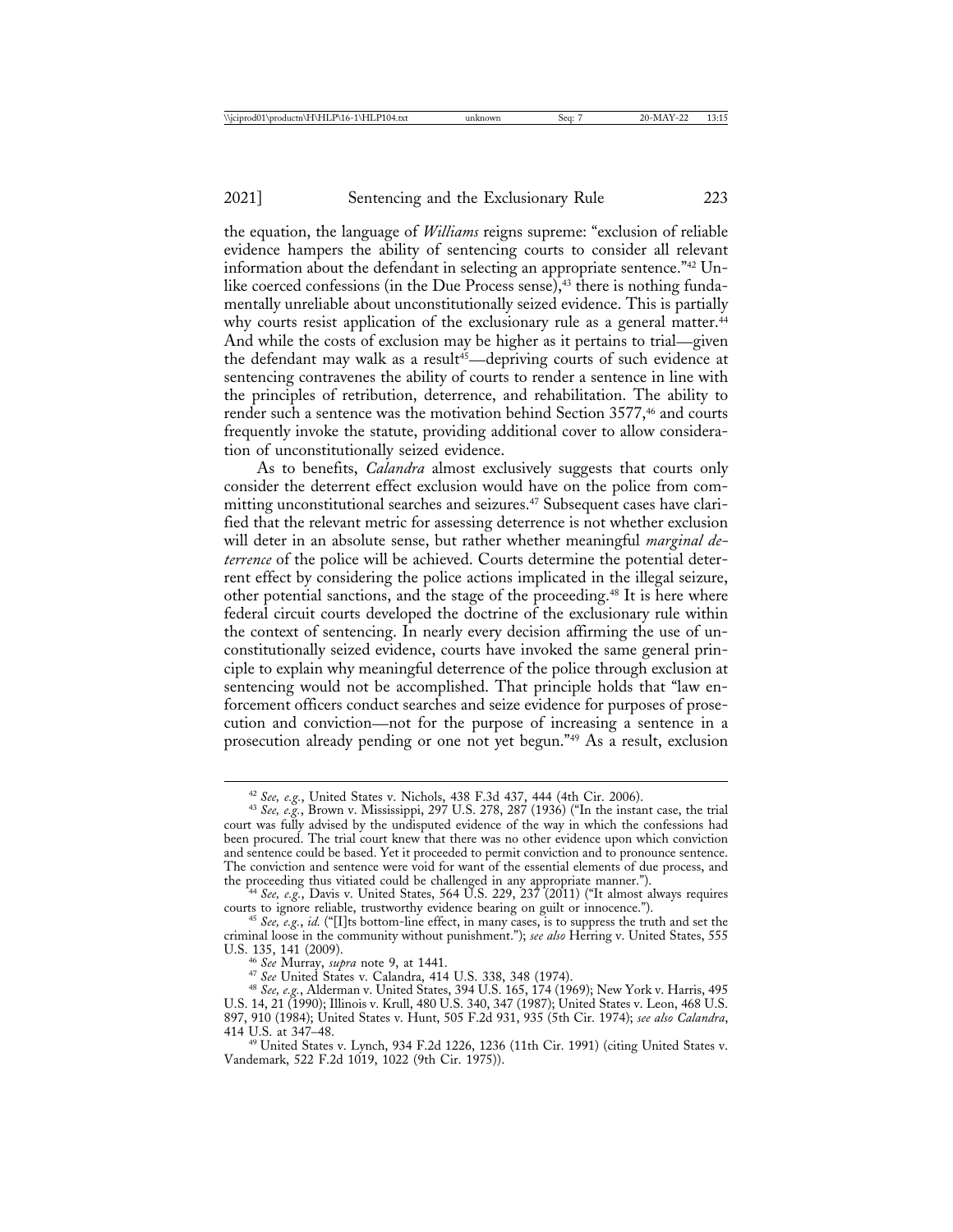would not deter officers above and beyond its typical application at trial. By the 1970s and 1980s—following *Verdugo* and the passage of Section 3577 nearly all circuits were in agreement about this costs-benefits balancing and the general inapplicability of the exclusionary rule at sentencing.<sup>50</sup>

Despite this unanimity across the circuits, the enactment of the Federal Sentencing Guidelines in 1987 revamped judicial discussion of applying the exclusionary rule at sentencing. The passage of the Guidelines in 1987 caused a seismic change in the world of sentencing. Whereas federal judges once sentenced within broad ranges of years prescribed by statute,<sup>51</sup> federal law now mandated<sup>52</sup> that judges sentence within a narrow range under Guidelines crafted by the newly-created United States Sentencing Commission.<sup>53</sup> The Guidelines mandated that judges sentence based on any fact about both the offender himself (e.g. criminal history) and the offense proven beyond a preponderance of the evidence at sentencing.<sup>54</sup> This was required regardless of the conduct for which the defendant was convicted.<sup>55</sup> For example, if proven by a preponderance of the evidence that a firearm was used in the commission of a drug trafficking offense, the Guidelines required that judges impose an "enhancement" which directly translated to a higher sentence.<sup>56</sup> Notably, for certain offenses like drug crimes, judges were mandated to sentence according to the total amount of drugs connected to the defendant, notwithstanding what was actually charged.57 Though the intricacies of the Guidelines are complicated, the fact that judges were to sentence according to a predetermined range based on a sentencing table<sup>58</sup>—taking into account all information proven beyond a preponderance at sentencing—

a broader range of conduct with respect to one class of offenses, primarily certain property, tax, fraud and drug offenses for which the guidelines depend substantially on quantity, than with respect to other offenses such as assault, robbery and burglary. The distinction is made on the basis of § 3D1.2(d), which provides for grouping together (i.e., treating as a single count) all counts charging offenses of a type covered by this subsection. However, the applicability of subsection  $(a)(\tilde{z})$  does not depend upon whether multiple counts are alleged. Thus, in an embezzlement case, for example, embezzled funds that may not be specified in any count of conviction are nonetheless included in determining the offense level if they were part of the same course of conduct or part of the same scheme or plan as the count of conviction. Similarly, in a drug distribution case, quantities and types of drugs not specified in the count of conviction are to be included in determining the offense level if they were part of the same course of conduct or part of a common scheme or plan as the count of conviction. On the other hand, in a robbery case in which the defendant robbed two banks, the amount of money taken in one robbery would not be taken into account in determining the guideline range for the other robbery, even if both robberies were part of a single course of conduct or the same scheme or plan. (This is true whether the defendant is convicted of one or both robberies.).")

<sup>&</sup>lt;sup>50</sup> See Miller, *supra* note 3, at 274.<br><sup>51</sup> See generally MARVIN E. FRANKEL, CRIMINAL SENTENCES: LAW WITHOUT ORDER

<sup>&</sup>lt;sup>52</sup> *See* Charles J. Ogletree, Jr., *The Death of Discretion? Reflections on the Federal Sentencing Guidelines*, 101 HARV. L. REV. 1938, 1939 (1988).<br><sup>53</sup> 28 U.S.C. § 994.

<sup>&</sup>lt;sup>54</sup> See, e.g., United States v. Booker, 543 U.S. 220, 227 (2005).<br><sup>55</sup> See id.<br><sup>56</sup> U.S. SENT'G GUIDELINES MANUAL § 2D1.1(b)(1) (U.S. SENT'G COMM'N 2018).<br><sup>57</sup> See Id. § 1B1.3(a)(2) cmt. background ("Subsection (a)(2) pr

<sup>&</sup>lt;sup>58</sup> U.S. SENT'G GUIDELINES MANUAL ch. 5, pt. A (U.S. SENT'G COMM'N 2018).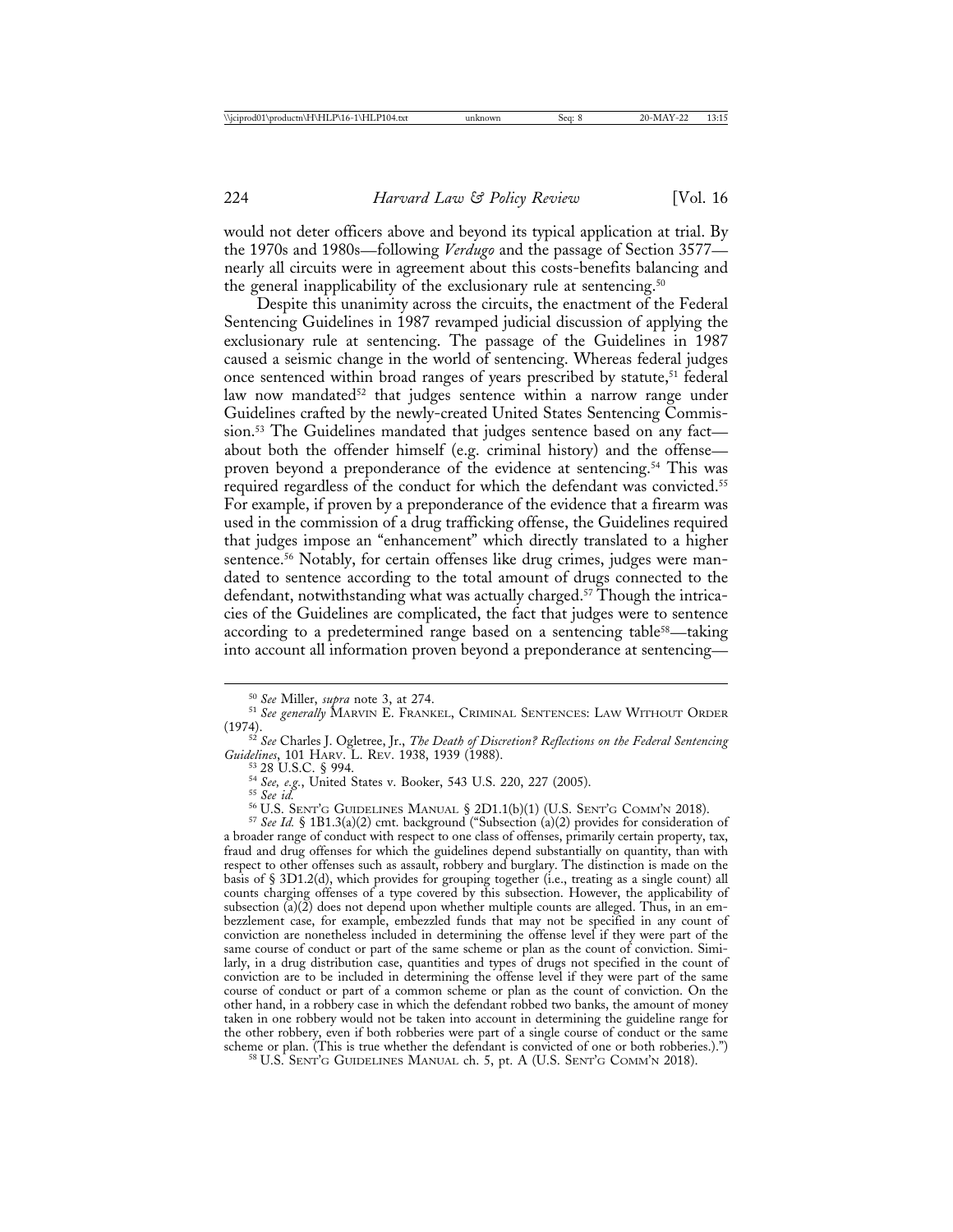meant that every new piece of evidence at sentencing had the potential to increase the defendant's ultimate sentence.

Some judges began taking notice of the fact that mandatory sentencing under this scheme presented new problems. Two concurrences—from Judge Silberman on the D.C. Circuit in *United States v. McCrory*, and from Judge Easterbrook on the Seventh Circuit in *United States v. Jewel*59—vociferously argued that not applying the exclusionary rule at sentencing under the mandatory Guidelines regime constituted a "patent end-run around the exclusionary rule."60 Prior to the mandatory regime, the effect of unconstitutionally seized evidence on sentences was uncertain.<sup>61</sup> While judges may have taken it into consideration, there was no direct causation between the evidence and a possible increase in sentence.<sup>62</sup> The Guidelines changed everything, particularly in the drug context. The Guidelines prescribed that courts sentence according to any conduct, like possession of additional drugs, that was "part of the same course of conduct or common scheme or plan as the offense of conviction."63 Additionally, sentencing enhancements gave direct sentencing consequences to other facts, like possession of a firearm.<sup>64</sup> So long as such facts were proven by a preponderance of the evidence, the judge had to increase the defendant's sentence in line with pre-determined Guidelines.

What this meant was that sentencing became a new trial itself. And not one subject to any of the typical constraints, like the exclusionary rule.65 Police and prosecutors alike now had a fool-proof mechanism for curing unconstitutionally seized evidence through a sentencing backdoor. In a case where at least one count already rested on constitutionally obtained evidence, prosecutors would charge based only on that evidence.<sup>66</sup> They would then introduce the unconstitutionally seized evidence at sentencing, which created

<sup>59</sup> *See* United States v. McCrory, 930 F.2d 63, 70 (D.C. Cir. 1991) (Silberman, J., concurring); United States v. Jewel, 947 F.2d 224, 227 (7th Cir. 1991) (Easterbrook, J., concurring). Judge Easterbrook concurred in the judgment given the sentences were vacated on other grounds. Judge Silberman, though making his own view clear that "we are taking a big bite out of the exclusionary rule," concurred with the majority's opinion not applying the exclusionary rule, given Congress' apparent intent and the Supreme Court's hesitancy to extend the exclu-

<sup>60</sup> *McCrory*, 930 F.2d at 70 (Silberman, J., concurring). The conduct of the police and the unconstitutionally seized evidence implicated in the two cases are substantially different. In *Jewel*, the district court relied on a seized—likely unconstitutionally—videotape implicating the defendants. The majority did not reach the merits of exclusion because it vacated the sentences on other grounds. In *McCrory*, the police executed a controlled buy from the defendant and then called on a full SWAT team to search the defendant's home without a warrant, where large amounts of drugs and guns were discovered. The district court enhanced the defendant's sentence in line with the unconstitutionally seized evidence from this search.<br>
<sup>61</sup> See id. at 71.<br>
<sup>62</sup> See id. 5 2UIDELINES MANUAL § 1B1.3(a)(2) (U.S. SENT'G COMM'N 2018).<br>
<sup>64</sup> See id. § 2D1.1(b)(1).<br>
<sup>65</sup> S

*Searches into Sentencing Guidelines Calculations*, 7 TOURO L. REV. 1, 35 (1990). <sup>66</sup> *See* United States v. Jewel, 947 F.2d 224, 239 (7th Cir. 1991) (Easterbrook, J.,

concurring).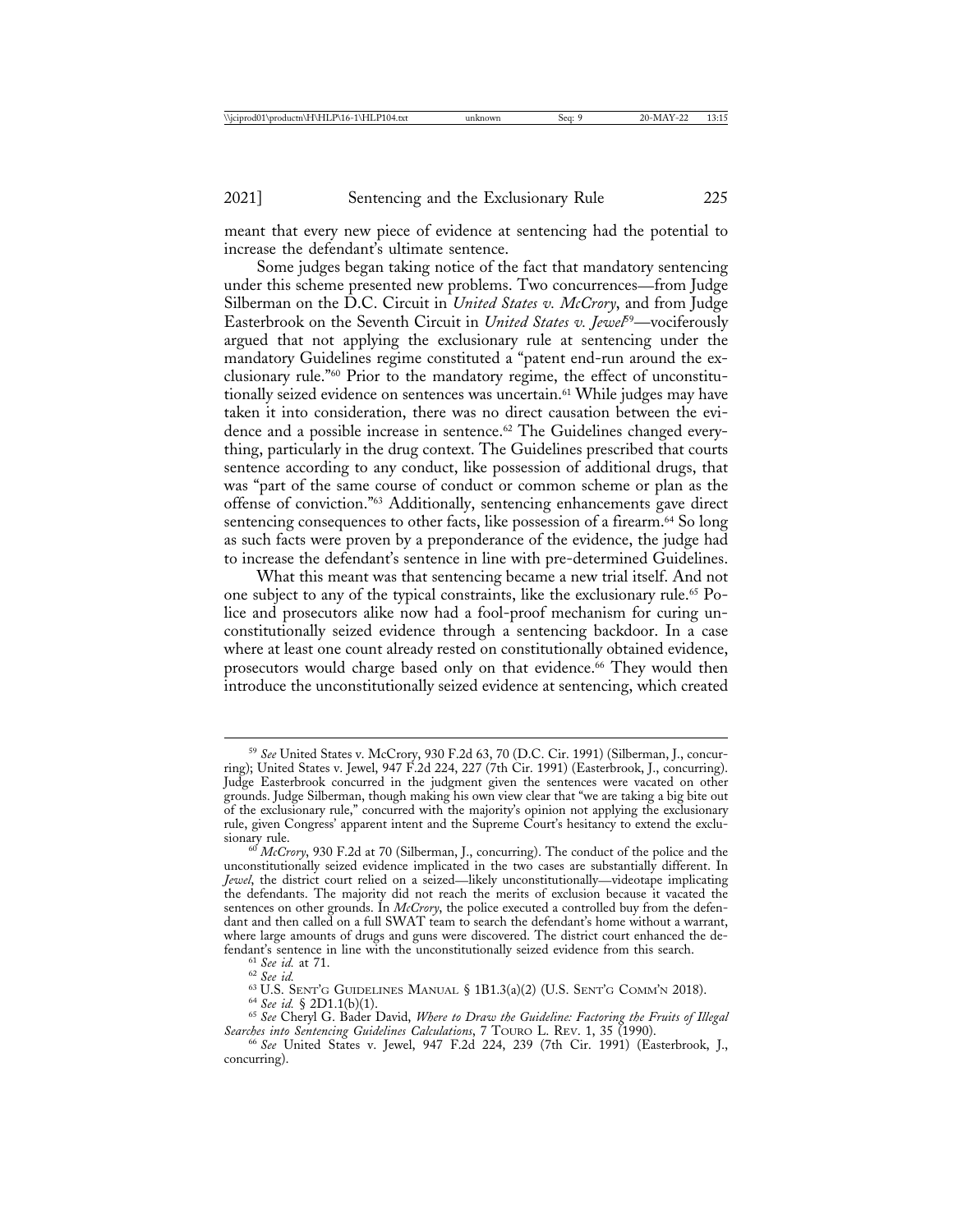the same sentencing effect *as if it were charged*. 67 Functionally, there was no sentencing penalty for the unconstitutional seizure. Judge Easterbrook succinctly characterized the problem:

So if the police seize a smidgen of cocaine legally, the suspect can be locked up for 20 years if the police seize another 1500 grams of rock cocaine, or 150 kilograms of powdered cocaine, in violation of the fourth amendment. By any account that would be a serious inroad on the exclusionary rule.<sup>68</sup>

In order to protect the Fourth Amendment ban on unreasonable searches and seizures from becoming a "parchment barrier" under this regime, some judges began suggesting exclusion at sentencing be considered.69 But despite these protestations, no circuit court actually went so far as to exclude unconstitutionally obtained evidence at sentencing under the mandatory Guidelines. And with the Supreme Court's decision in *United States v. Booker* in 2005 striking down the mandatory implementation of the Guidelines—but still maintaining the Guidelines' hegemony in sentencing70—circuits have abandoned the exclusionary rule at sentencing altogether.

A trilogy of cases in the Seventh Circuit—often with the same judges sitting on the panels—demonstrates an evolution common across circuits.<sup>71</sup> In *United States v. Brimah*72—a pre-*Booker*, mandatory Guidelines case—the Seventh Circuit held that exclusion of unconstitutionally seized evidence was not required at sentencing. In *Brimah,* the police executed a controlled purchase of heroin from the defendant.<sup>73</sup> They then obtained a warrant specifying the scope of a subsequent search of his home, but disregarded its limits en route to securing 443 additional grams of heroin.74 The defendant was only charged with the 100 grams implicated in the controlled buy, but the illegally-seized drugs still directly factored into his sentence.75 Invoking the fact that by 2000 nine circuits had held the rule was generally inapplicable at

<sup>&</sup>lt;sup>67</sup> See id.<br><sup>68</sup> Id. at 240.<br><sup>69</sup> See id.<br><sup>70</sup> See generally Judge Nancy Gertner, *Rita Needs Gall – How to Make the Guidelines Advi-*<br>50ry, 85 DENV. U. L. REV. 63 (2007).

<sup>&</sup>lt;sup>71</sup> To see further examples of this evolution across circuits, *compare* the limited holding in United States v. Acosta, 303 F.3d 78, 86 (1st Cir. 2002) ("Given the great weight of the precedent and following the unanimous, reasoned approach of our sister circuits, we hold that the exclusionary rule does not bar the use of evidence seized in violation of a defendant's Fourth Amendment rights in sentencing. We leave open the question of whether the exclusionary rule would bar the use of evidence when police intentionally act in violation of the Fourth Amendment in order to increase a defendant's sentence."), *with* the absolute holding in United States v. Larios, 593 F.3d 82, 87 (1st Cir. 2010) ("The [district] court overruled his objection, correctly concluding that the exclusionary rule ordinarily does not bar the use of evidence obtained in violation of a defendant's Fourth Amendment rights in sentencing.").<br>
<sup>72</sup> 214 F.3d 854, 859 (7th Cir. 2000).<br>
<sup>73</sup> *See id.* at 855.<br>
<sup>74</sup> *See id.* 75 *See id.*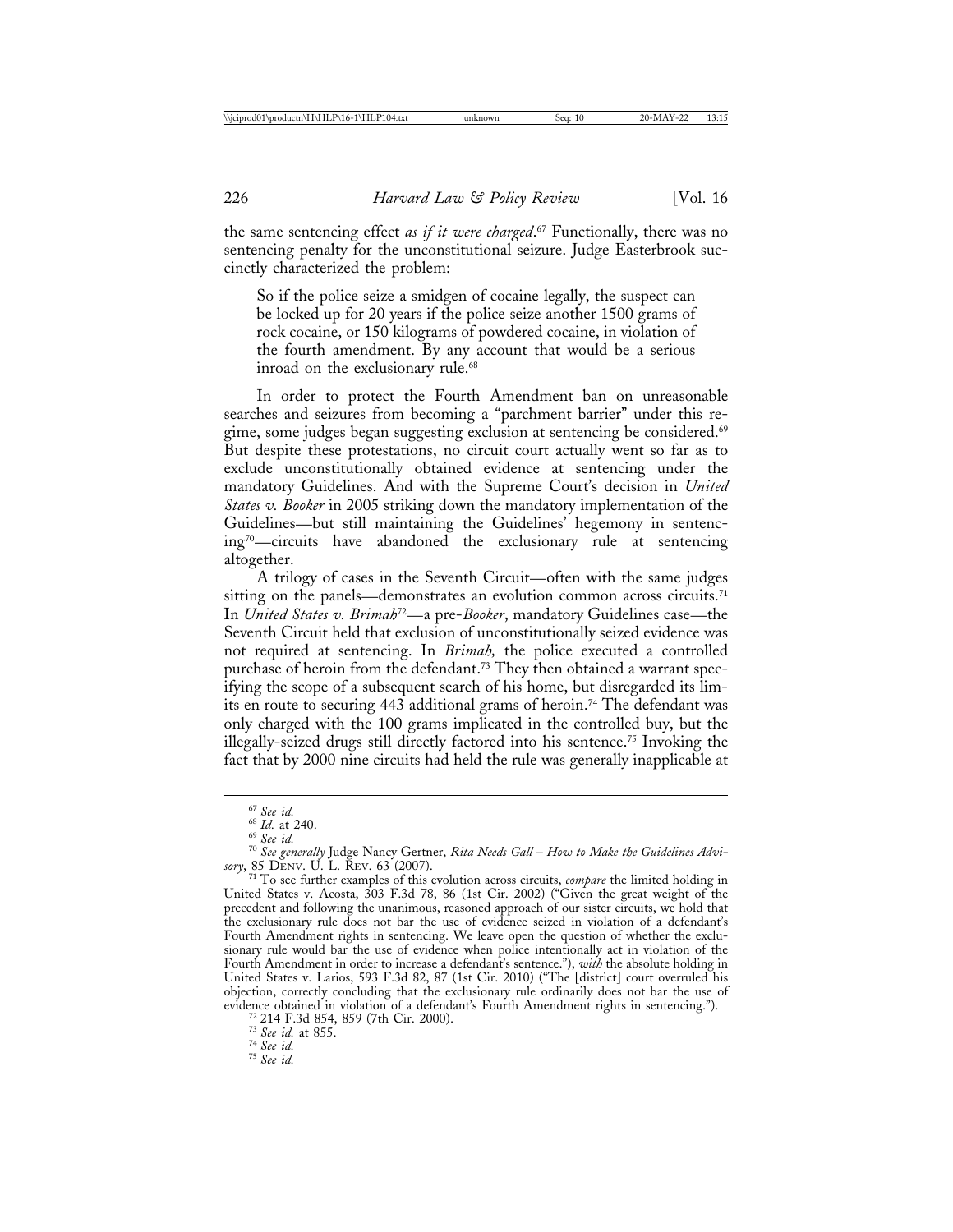sentencing<sup>76</sup> and that there is only "a small risk that  $\dots$  law enforcement officials will intentionally violate a defendant's Fourth Amendment rights in order to increase a sentence,"77 the court blessed the district court's use of the evidence. But the court caveated its decision. Tucked away in a footnote, the court noted that it may have reached a different decision if "it is shown that the police acted egregiously"—that is, if they intentionally violated the Constitution with an eye toward increasing the defendant's sentence.<sup>78</sup> Evidently cognizant of the concern expressed in *Jewel*—that allowing this evidence under mandatory Guidelines was an end-run around the exclusionary rule the Seventh Circuit appeared to keep the door open to future applications of the exclusionary rule at sentencing.

The *Booker* decision making Guidelines non-mandatory ostensibly allayed the concerns identified in *Jewel.* So it is not surprising that in 2009, four years after the *Booker* decision, the Seventh Circuit in *United States v. Perez* similarly held that the exclusionary rule was not required.79 Perez pleaded guilty to possession with intent to distribute in excess of 500 grams of cocaine.<sup>80</sup> The count stemmed from a valid search of the defendant's car.<sup>81</sup> After the defendant's arrest, police searched the defendant's home and exceeded the limited consent given by his wife.82 In so doing, the police found more drugs, trafficking equipment, and illegally possessed firearms.<sup>83</sup> None of this evidence was charged in the indictment—likely to avoid a constitutional challenge—but the judge nonetheless chose to rely on all of the information in sentencing the defendant.<sup>84</sup> The Seventh Circuit affirmed, in spite of the conscious decisions of law enforcement to search the home *after* the discovery of drugs in Perez's car and his arrest. Applying the *Brimah* framework, the court found that the record was "devoid of any evidence that the police deliberately violated Perez's Fourth Amendment rights in seizing the drugs from his home with the intent to gather evidence to increase his sentence."85 While nominally adhering to the safety valve in footnote four of *Brimah*, the court's logic was already unraveling.

By 2014—years after being fully freed from mandatory Guidelines the Seventh Circuit arrived at its ultimate conclusion: the exclusionary rule

<sup>76</sup> *See, e.g.*, United States v. Tauil-Hernandez, 88 F.3d 576, 580–81 (8th Cir. 1996); United States v. Montoya-Ortiz, 7 F.3d 1171, 1181 (5th Cir. 1993); United States v. Jenkins, 4 F.3d 1338, 1345 (6th Cir. 1993); United States v. Tejada, 956 F.2d 1256, 1263 (2d Cir. 1992); United States v. Jessup, 966 F.2d 1354, 1356–57 (10th Cir. 1992); United States v. McCrory, 930 F.2d 63, 70 (D.C. Cir. 1991) (Silberman, J., concurring); United States v. Torres, 926 F.2d 321, 325 (3d Cir. 1991); United States v. Lynch, 934 F.2d 1226, 1234–37

<sup>&</sup>lt;sup>77</sup> Brimah, 214 F.3d at 859.<br>
<sup>78</sup> Id. at 858 n.4.<br>
<sup>79</sup> 581 F.3d 539, 544–45 (7th Cir. 2009).<br>
<sup>80</sup> Id. at 543.<br>
<sup>81</sup> *See id.* at 542.<br>
<sup>82</sup> Id. at 543.<br>
<sup>83</sup> Id. at 543-44.<br>
<sup>84</sup> Id. at 543–44.<br>
<sup>85</sup> Id. at 544.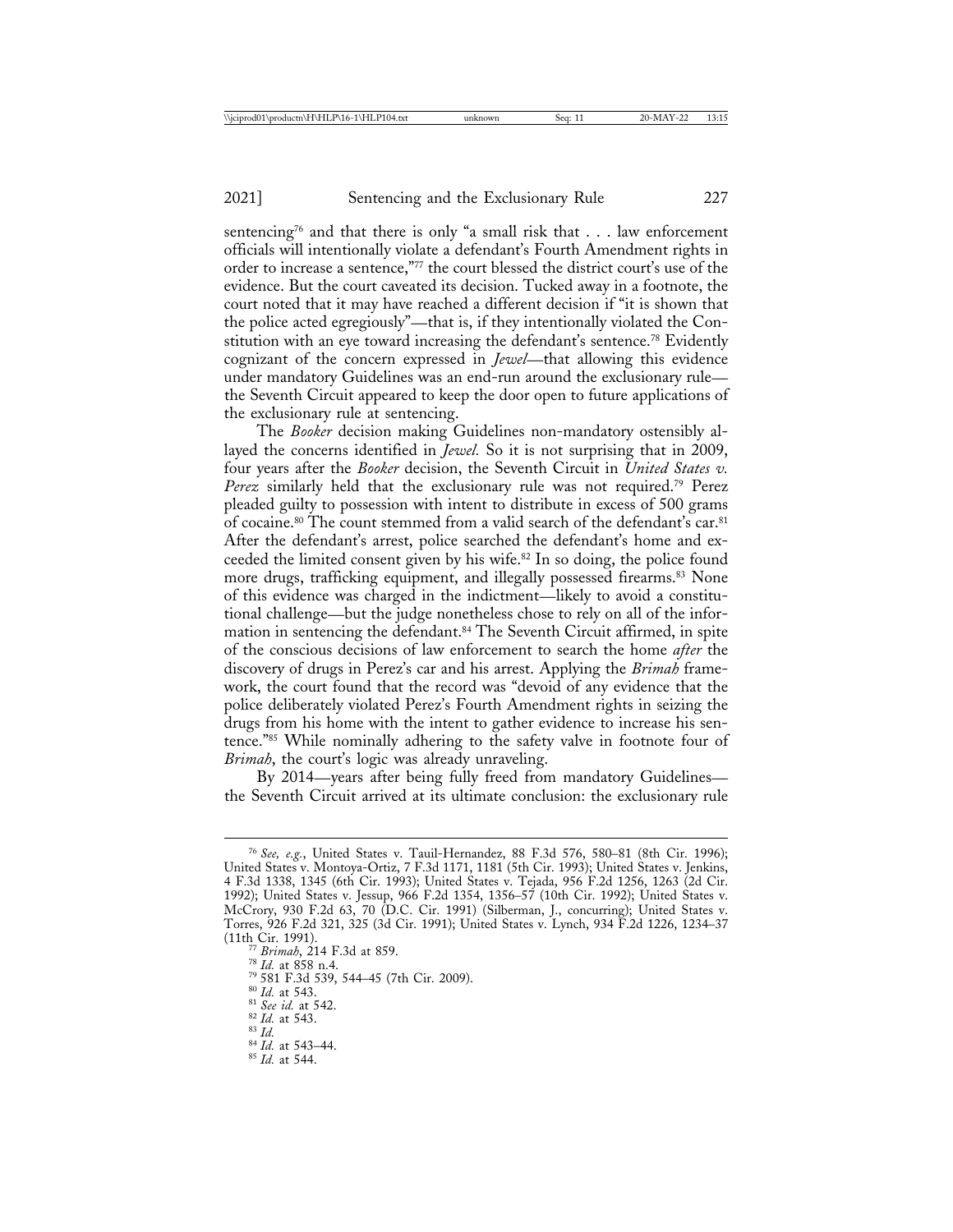simply does not apply at sentencing in any circumstance.<sup>86</sup> In *United States v*. *Sanders*, 87 Judge Easterbrook—once on the forefront of judicial opposition to allowing consideration of unconstitutionally seized evidence—put the discussion to rest. While the evidence seized illegally in *Sanders* was pursuant to a defective warrant, thus falling within an established good-faith exception to the exclusionary rule, the panel did not limit its holding to such facts.88 Instead, it reached the conclusion that the exclusionary rule could never be applied at sentencing for three reasons. First, application of the exclusionary rule is an absolute question: it either applies at a certain stage of a proceeding always, or never at all.<sup>89</sup> Second, attempting to parse when a violation is "egregious" per the *Brimah* dicta is not judicially administrable.90 Third, an egregious violation is not necessary to achieve deterrence where other remedies, like damages, would be appropriate.<sup>91</sup> The court remarked that to suppress evidence at sentencing—no matter how egregious the violation would mean deeming Section 3661 (formerly Section 3577) unconstitutional as applied, an action no circuit could had taken.<sup>92</sup>

Decades after Representative Poff made his intent clear, he finally achieved his goal: the exclusionary rule would never apply at sentencing, in any circumstance.

### II. TWO THEORIES OF DETERRENCE JUSTIFYING EXCLUSION AT SENTENCING IN THE POST-BOOKER ERA

 A fleeting period of judicial reconsideration of applying the exclusionary rule at sentencing ended with the Supreme Court's *Booker* decision.<sup>93</sup> As the evolution of cases in the Seventh Circuit demonstrates, we now find ourselves essentially back where the rule started in the sentencing context, if not worse. Although *Booker* may have facially fixed the problem identified by Judge Easterbrook brought on by mandatory sentencing guidelines, because

<sup>&</sup>lt;sup>86</sup> United States v. Sanders, 743 F.3d 471, 475 (7th Cir. 2014).<br><sup>87</sup> *Id.*<br><sup>88</sup> *See id.*<br><sup>89</sup> *Id.* at 473.<br><sup>90</sup> *Id.* at 474.<br><sup>91</sup> *Id.* at 473.<br><sup>92</sup> *Id.* at 473.<br><sup>92</sup> *Id.* at 473. Judge Easterbrook's *Jewel* opinion—also ended with *Booker*. *See, e.g.*, Pinyan, *supra* note 3, at 543–44 ("This Comment argues that the best way to distinguish between these situations is through an 'evidentiary' limitation, suggested in *Verdugo*, which would exclude evidence acquired in illegal searches only if the officers already have secured 'sufficient evidence to convict' the defendant of a related offense. Such a limitation would provide, by reference to objective criteria, the deterrence against illegal seizure of evidence that commentators fear is now lacking in the post-Guidelines world. Such a limitation would best approximate, in an objective manner, those cases in which 'substantial incentives' exist for illegal searches. This test would not only deter searches but would also be relatively easy to administer: judges would only need to examine the amount of physical evidence the officers had in hand at the time of the search in question to determine whether the illegally seized evidence should be excluded.").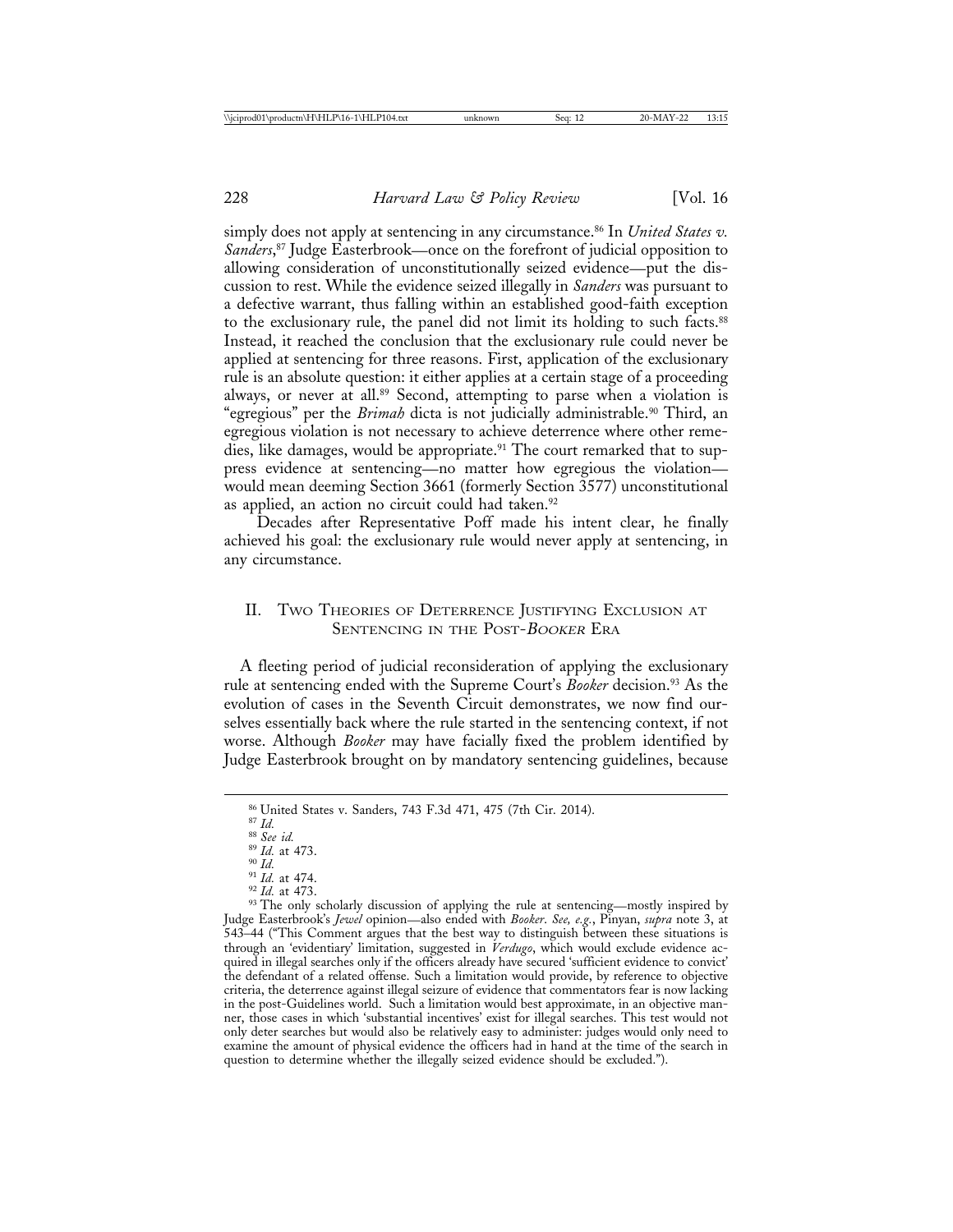courts can and do still consider unconstitutionally seized evidence, the sentencing backdoor continues to exist in practice.

Courts argue that there is no meaningful deterrence from the exclusionary rule at sentencing. But this Article argues that these courts are wrong: under their own logic that police do not fixate on increasing defendants' sentences, but rather on securing convictions,<sup>94</sup> meaningful deterrence will likely still be achieved by applying the exclusionary rule at sentencing in the post-*Booker* era. This section offers two theoretical justifications for why, under the theory of policing relied on by federal circuit courts, meaningful deterrence will come about through exclusion at sentencing.

### *A. The Broad Theory: There is No Difference Between an Increase in Sentence and Securing an Additional Conviction*

When sentencing under the Federal Sentencing Guidelines—even after they became advisory—there is no meaningful difference between factoring in an additional conviction or just an increase in a defendant's sentence, such that an increase in sentence can be seen as a *de facto* conviction. Because this is the case, courts' own logic for not applying the exclusionary rule at sentencing—that police are concerned only with convictions, not increasing sentences—should in fact encourage the use of the rule to deter police from violating the Fourth Amendment.

The structure of the Guidelines makes this self-evident. As noted above, the Guidelines' structure for considering evidence introduced at sentencing either makes such evidence as relevant *as if the defendant were charged with it*<sup>95</sup> or directly factors such evidence into an enhancement.<sup>96</sup> For most crimes, then, unconstitutionally seized evidence need not support an additional charge pre-conviction to get the exact same result post-conviction at sentencing.<sup>97</sup> An average police officer cannot care at what stage evidence is considered as part of a defendant's conviction. As Judge Easterbrook pointed out, the sentencing backdoor allows police and prosecutors alike to obtain *de facto* convictions for additional crimes based on illegal evidence. And "[i]n proving such additional crimes, illegally seized evidence may play a central role—the same sort of role it used to play in supporting convictions on addi-

<sup>&</sup>lt;sup>94</sup> As a general matter, this conclusion is, of course, a shaky one. The question of what police are concerned with in seeking out evidence is an empirical one, and no court has offered any sort of statistical backing for this assertion. As Judge Easterbrook noted in *Jewel*, "[p]olice do not mull over the potential uses of evidence, fix on *a* use, and then seize the evidence for that purpose. Officers have multiple purposes—they want to close down drug operations (even if no prosecution ensues), they want to get the goods that will help turn a dope peddler against his supplier, they want to facilitate convictions, they want to maximize sentences when convictions occur. It is inconceivable that any defendant will be able to show that the police had only one of these purposes in mind when making a seizure." United States v. Jewel, 947 F.2d 224, 238 (7th Cir. 1991) (Easterbrook, J., concurring). This Paper, though, accepts the premise that

police are only concerned with seeking convictions. <sup>95</sup> *See* U.S. SENT'G GUIDELINES MANUAL § 1B1.3(a)(2) (U.S. SENT'G COMM'N 2018). <sup>96</sup> *See Id.* § 2D1.1. <sup>97</sup> *Jewel*, 947 F.2d at 240.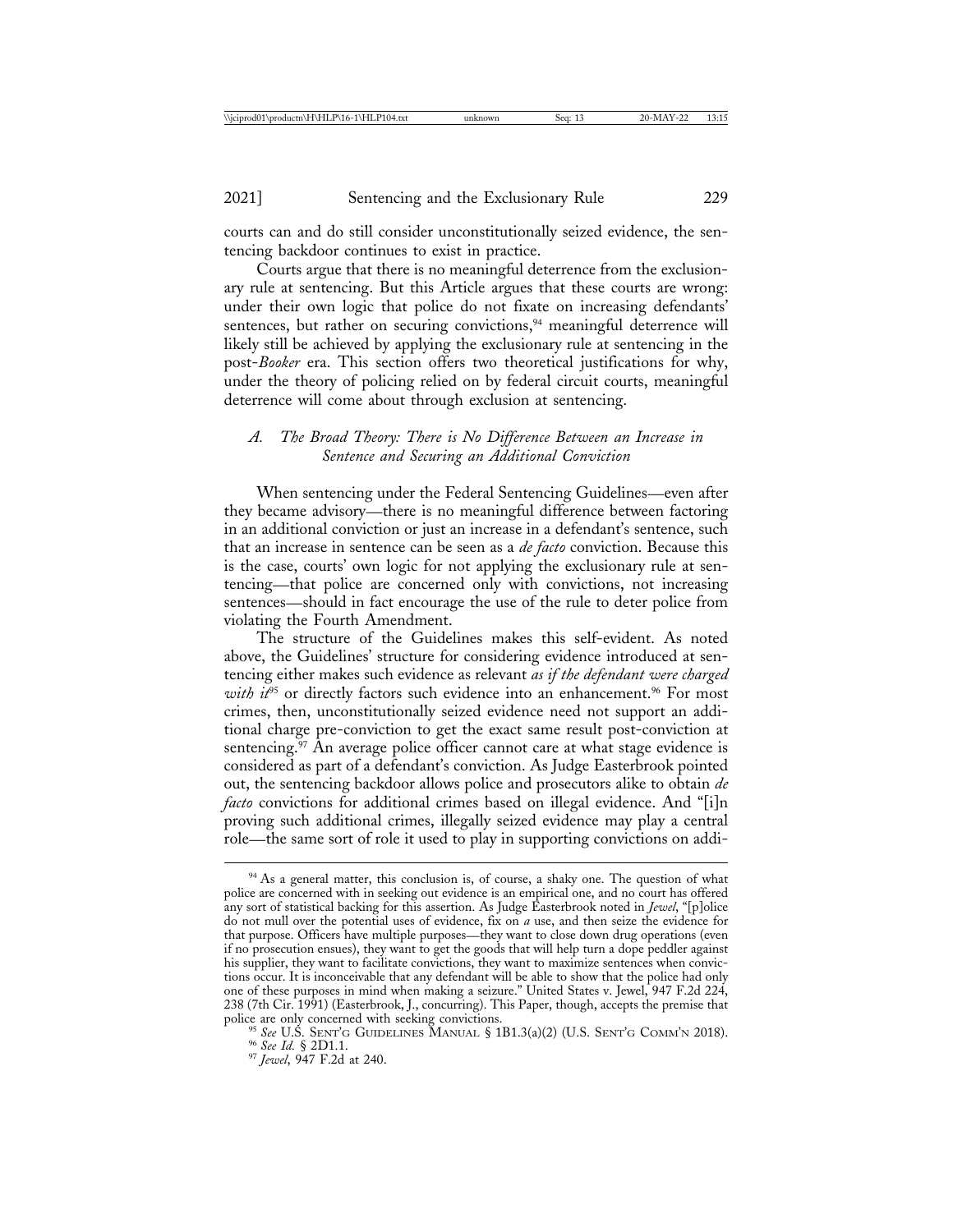tional counts."98 The difference between an increase in sentence and a conviction on an additional count thus becomes semantic; without the exclusionary rule playing a role in sentencing, the Fourth Amendment offers no protection for a defendant already implicated in any crime.

Further, if under courts' logic, police are only concerned with getting convictions, then they should be equally concerned with *losing convictions* that is, losing the *de facto* convictions that are obtained at sentencing through admission of illegally obtained evidence. The entire logic of the exclusionary rule since *Calandra*<sup>99</sup> has counted lost convictions as the chief "cost" of the rule, cautioning against wider application. But this is precisely how police officers are deterred from making unconstitutional searches and seizures, insofar as cases resting on illegal evidence are likely to be dismissed.100 The inapplicability of the rule at sentencing functions as a type of judicial conviction-laundering—illegal evidence is cleaned by marshalling it through a sentencing process that counts it as perfectly legal, allowing these "convictions" to stand. This will not work when all evidence in a case was unconstitutionally seized, given the traditional exclusionary rule will bar a conviction.101 But as soon as any minimal hook exists—any single potential conviction resting on good evidence—the mechanism for cleaning bad evidence at sentencing is available, and additional *de facto* convictions become available to the government.

The availability of these *de facto* convictions has two major effects. First, a "big bite" is taken out of the exclusionary rule as traditionally understood.102 When police are able to obtain *de facto* convictions from illegal evidence, the exclusionary rule does less work. Prosecutors simply structure their indictments to obfuscate the constitutional violation by charging the bare minimum.103 The only way an officer could potentially lose a conviction is if the prosecutor errs in charging *too much*, thus subjecting the unconstitutional evidence to the exclusionary rule at trial.<sup>104</sup> Even then, the prosecutor can just dismiss the count and reintroduce the evidence at sentencing.<sup>105</sup> If courts still believe in the efficacy of the exclusionary rule as a deterrent in the traditional sense, they must also guard against the complete vitiation of the rule through the sentencing backdoor.

<sup>&</sup>lt;sup>99</sup> See, e.g., Herring v. United States, 555 U.S. 135, 141-42 (2009) ("The principal cost of applying the rule is, of course, letting guilty and possibly dangerous defendants go free—something that offends basic concepts of the criminal justice system.") (citation omitted); Pa. Bd. of Prob. & Parole v. Scott, 524 U.S. 357 (1998); United States v. Havens, 446 U.S. 620, 626–627

<sup>(1980);</sup> United States v. Payner, 447 U.S. 727, 734 (1980). <sup>100</sup> Myron W. Orfield, Jr., *The Exclusionary Rule and Deterrence: An Empirical Study of*

*Chicago Narcotics Officers*, 54 U. CHI. L. REV. 1016, 1018 (1987).<br><sup>101</sup> See, e.g., Mapp v. Ohio, 367 U.S. 643, 655 (1961).<br><sup>102</sup> United States v. McCrory, 930 F.2d 63, 72 (D.C. Cir. 1991) (Silberman, J., concurring). <sup>103</sup> *Jewel*, 947 F.2d at 240 (Easterbrook, J., concurring). <sup>104</sup> *See id.* <sup>105</sup> *See, e.g.*, Verdugo v. United States, 402 F.2d 599, 610 (9th Cir. 1968)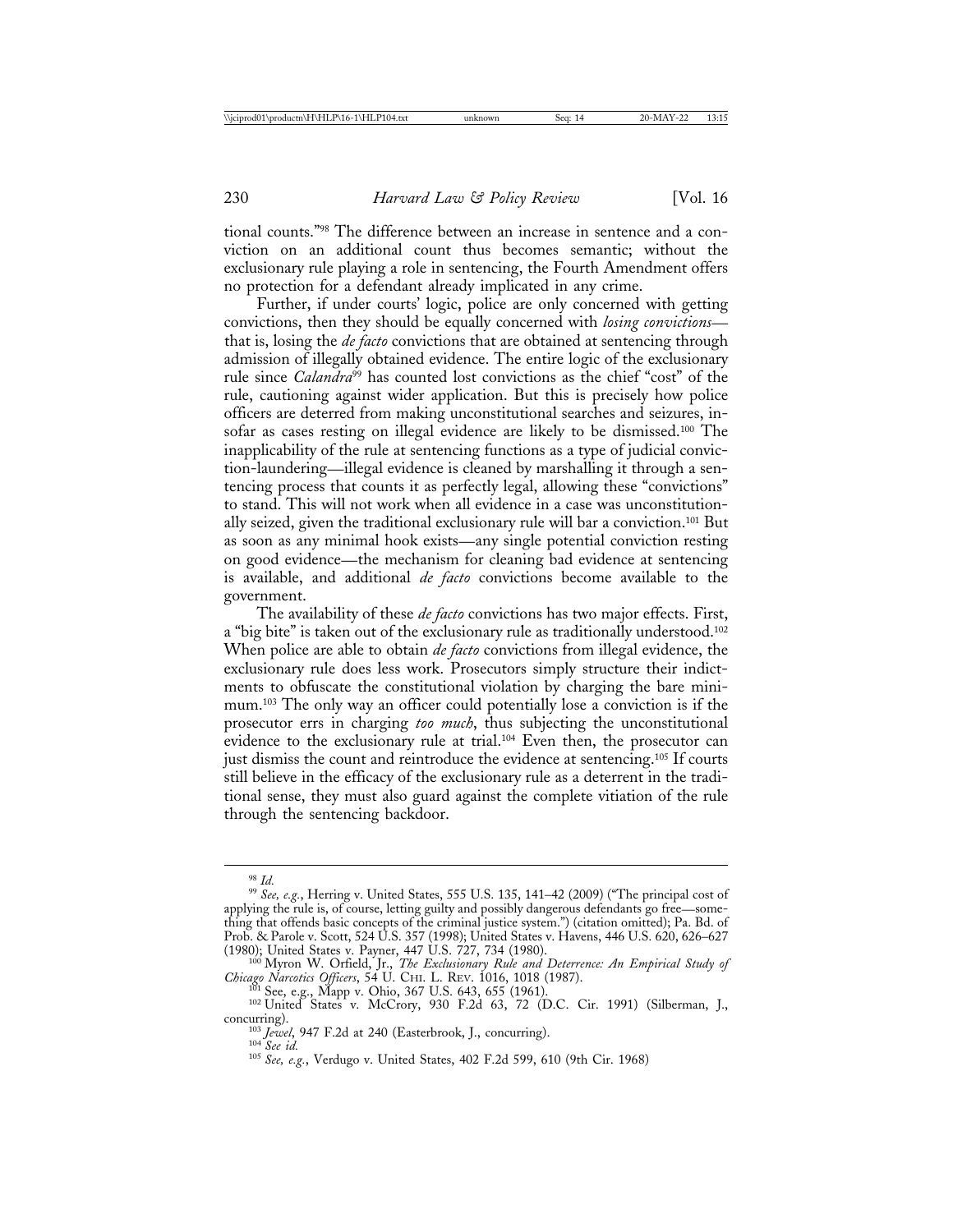Second, police are actively incentivized to exceed the bounds of the Constitution once any minimal hook exists. And the egregiousness of the violation committed by the police is irrelevant under the current doctrine.106 Deterrence of the police fundamentally works through police—as institutional actors—internalizing the rules that courts impose on them.107 As officers over time lose convictions, the exclusionary rule works by teaching them that their actions will be for naught when they violate the Fourth Amendment.<sup>108</sup> Concomitantly, police offices design protocols to ensure compliance with constitutional rules and to sanction officers when the exclusionary rule has applied to an officer's violation. Where an exception to exclusion has been created, officers and offices alike should be expected to internalize such exceptions and shift their operations to be more in line with the exception.109

These two effects go hand-in-hand, and they are precisely what contributed to the police conduct in both *Verdugo* and *McCrory*. In both cases, the police had ample evidence to convict the defendant prior to Fourth Amendment violations. Knowing full-well that any additional evidence would support a *de facto* conviction not subject to the exclusionary rule at sentencing, they then go further. Consider the facts from *McCrory*, after evidence supporting the defendant's arrest and subsequent conviction had already been discovered:

Outside, the officers field-tested the contents of the plastic bag and determined that the substance was 792 milligrams of 70 percent pure cocaine base. Then, the officers broadcast McCrory's description and precise location to an awaiting arrest team. Sergeant James Vucci, a member of the responding arrest team, forcibly entered Apartment 204 and detained McCrory, who matched the broadcast description. Vucci searched appellant's person, removing a gold nugget ring inscribed with the name "Keith" in diamonds, a Seiko watch with a gold leather band, and several gold chains. After Rollins and Jones identified McCrory as the person from whom they had purchased the crack cocaine ten minutes earlier, Vucci arrested him and charged him with cocaine distribution.<sup>110</sup>

This was no accident, but instead a conscious decision by the police to seek further evidence—without a warrant—knowing, regardless of its constitutionality, that it would support what is the equivalent of a conviction. In this circumstance, traditional Fourth Amendment protections are meaningless.

<sup>106</sup> United States v. Sanders, 743 F.3d 471, 472 (7th Cir. 2014). <sup>107</sup> *See, e.g.*, Orin S. Kerr, *Good Faith, New Law, and the Scope of the Exclusionary Rule*, 99 GEO. L.J. 1077, 1082 (2011).<br><sup>108</sup> Orfield, *supra* note 100, at 1052.

<sup>&</sup>lt;sup>109</sup> The examples of this are myriad. For one particularly notable example, *see F.B.I, Memorandum*, N.Y. TiMES (Mar. 25, 2011), https://www.nytimes.com/2011/03/25/us/25miranda-<br>text.html [https://perma.cc/J2Q6-MMAU].

<sup>&</sup>lt;sup>110</sup> United States v. McCrory, 930 F.2d 63, 65 (D.C. Cir. 1991).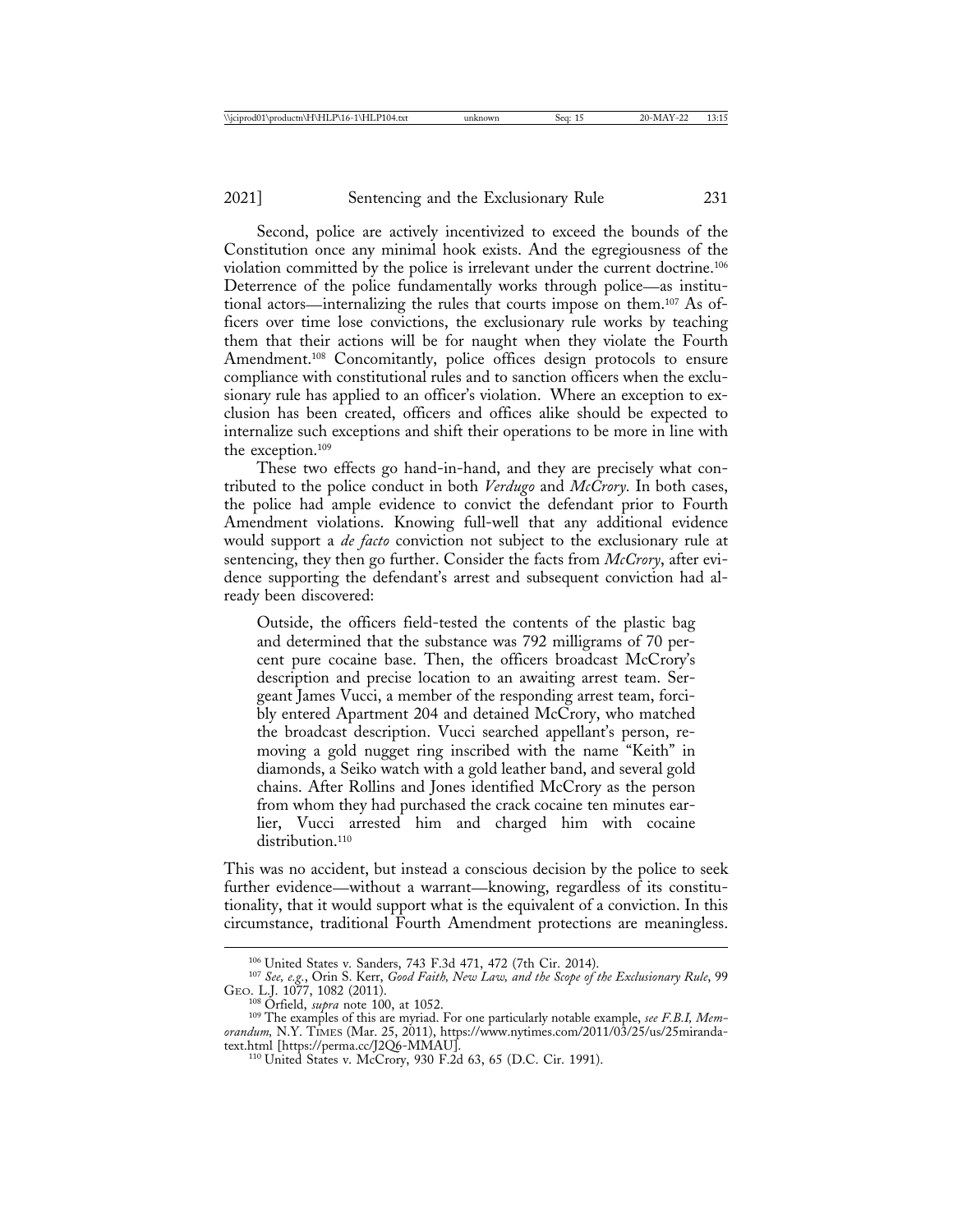There is no warrant requirement once a good conviction exists.<sup>111</sup> There is no limited scope prescribed by a warrant.112 And there is nothing constraining the police from, for instance, fully searching down a defendant, $113$ ransacking his bedroom, $114$  and tracking his every movement. $115$ 

Despite these institutional incentives, this strong-form of the consequences of non-application of the exclusionary rule at sentencing need not be dispositive of why exclusion is generally warranted. It should be generally applied—regardless of officer intent116 or institutional policy—simply due to the nature that *de facto* convictions at sentencing are functionally the same as *de jure* convictions. Absent a good faith exception<sup>117</sup> to exclusion, the courts do not bless the admission of unconstitutionally seized evidence by police.

Some courts appear to believe that *Booker* fixed this fundamental flaw.118 But even post-*Booker* police and prosecutors have good reason to think that unconstitutionally seized evidence will still be treated like a *de facto* additional conviction. Empirical research from the United States Sentencing Commission demonstrates the limits of *Booker* in reshaping the federal sentencing landscape. Fifteen years after the end of mandatory Guidelines, federal courts continue to sentence in line with the sentences that would have prevailed under the pre-*Booker* regime.119 While withinrange sentencing has fallen since 2005, federal courts continue to impose the Guidelines sentence at least fifty percent of the time.<sup>120</sup> And even where courts depart to impose a lower-than-Guidelines sentence today, approximately forty percent of the time they depart according to factors identified by the Sentencing Commission, which do not take into account constitutional violations.121 This leaves thirty percent of cases overall in which courts vary from the Guidelines not according to factors identified by the Commission. Cases falling into this category *might be* taking into account unconstitutionally seized evidence. But this is unlikely to be the norm, given the Guidelines continue to be "the lodestone of sentencing" in federal court.<sup>122</sup>

- 
- 

<sup>&</sup>lt;sup>111</sup> *See, e.g.*, Katz v. United States, 389 U.S. 347, 357 (1967).<br><sup>112</sup> *Id.*<br><sup>113</sup> *See* Chimel v. California, 395 U.S. 752, 763 (1969).<br><sup>114</sup> *See* Maryland v. Buie, 494 U.S. 325, 334 (1990).<br><sup>115</sup> *See* Carpenter v. intent. *See, e.g.*, Graham v. Connor, 490 U.S. 386, 397 (1989); Maryland v. Macon, 472 U.S. 463, 470–71 (1985); Scott v. United States, 436 U.S. 128, 136–38 (1978).<br>
<sup>117</sup> See, e.g., United States v. Leon, 468 U.S. 897, 920–21 (1984).<br>
<sup>118</sup> Compare United States v. Jewel, 947 F.2d 224 (7th Cir. 1991) (Easterbroo

ring), *with* United States v. Sanders, 743 F.3d 471, 472 (7th Cir. 2014). Judge Easterbrook

<sup>&</sup>lt;sup>119</sup> UNITED STATES SENT'G COMM'N, FEDERAL SENTENCING: THE BASICS 1, 3, (Aug. 2015), https://www.ussc.gov/sites/default/files/pdf/research-and-publications/researchprojects-and-surveys/miscellaneous/201510\_fed-sentencing-basics.pdf [https://perma.cc/ 9DU7-YD5Q]. <sup>120</sup> *Id.* <sup>121</sup> *Id.* <sup>122</sup> *Id.*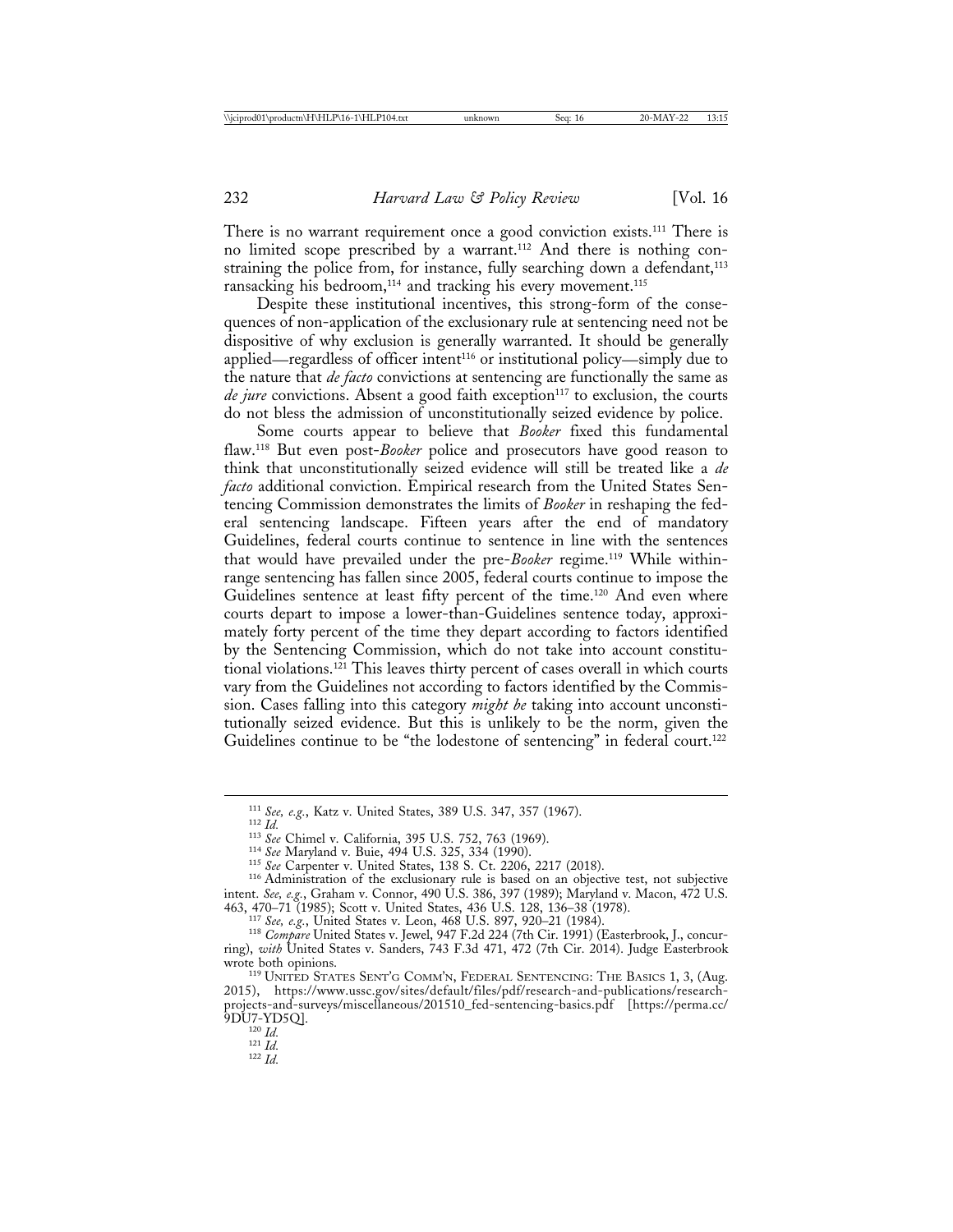Moreover, the *Booker* decision was limited by its own terms. The Supreme Court struck down the mandatory imposition of the Federal Sentencing Guidelines on a jury trial right theory, rather than on grounds attacking the Guidelines' efficacy and logic.123 And Justice Breyer's remedial opinion in the case—proposing that courts use "a practical standard of review already familiar to [them]: review for unreasonableness"124—has all but ensured that the Guidelines maintain their hegemony in federal sentencing. Federal appellate courts, aided by some limited guidance from the Supreme Court, have effectively interpreted *Booker* to mean that within Guidelines sentences are presumptively reasonable. In the words of a former federal judge:

Recent appellate court decisions announcing that a Guideline sentence is presumptively reasonable bear an uncanny resemblance to pre-*Booker* decisions. They hold that deviation from Guideline ranges is rarely appropriate and only for reasons that are based on the same faulty premises that undergirded the mandatory regime. Appellate courts have insisted that district court judges begin with—effectively, "anchor" their decisions—in the Guidelines before considering anything else. After years of pointed criticism by scholars and some judges, the Sentencing Commission has suddenly become the fount of all sentencing wisdom, subject to a deference far beyond that given to any other administrative agency. Even the appellate courts that have not labeled the Guidelines presumptively reasonable have acted no differently from those that have. With one exception, no within-Guideline sentence has ever been reversed. Only departures, or the new "variances" under *Booker*, are.125

Further, recent studies of the federal courts suggest that judges experience significant "anchoring bias" under the Guidelines.126 That is, the Guidelines range calculated by the presentence report and argued for by the prosecutor likely prevails; at a minimum it constrains the exercise of judicial discretion.127 Accordingly, judges may still be disinclined to depart even when they consider whether unconstitutionally seized evidence should factor into a defendant's sentence.

One need not look beyond post-*Booker* case law to realize this remains a problem that could be deterred. Across the circuits and federal district

<sup>&</sup>lt;sup>123</sup> See Apprendi v. New Jersey, 530 U.S. 466, 492 (2000).<br><sup>124</sup> United States v. Booker, 543 U.S. 220, 261 (2005) (citation omitted).<br><sup>125</sup> Nancy Gertner, *What Yogi Berra Teaches About Post-Booker Sentencing*, 115 YALE

POCKET PART 137, 140 (2006). <sup>126</sup> *See, e.g.*, Mark W. Bennett, *A Judge's Attempt at Sentencing Inconsistency After Booker: Judge (Ret.) Mark W. Bennett's Guidelines for Sentencing*, 41 CARDOZO L. REV. 243, 254 (2019); *Confronting Cognitive "Anchoring Effect" and "Blind Spot" Biases in Federal Sentencing: A Modest Solution for Reforming a Fundamental Flaw*, 104 J. CRIM. L. & CRIMINOLOGY 489 (2014); Sarah M. R. Cravens, *Judging Discretion: Contexts for Understanding the Role of Judgment*, 64 U. MIAMI L. REV. 947, 962 (2010).<br><sup>127</sup> *Id.*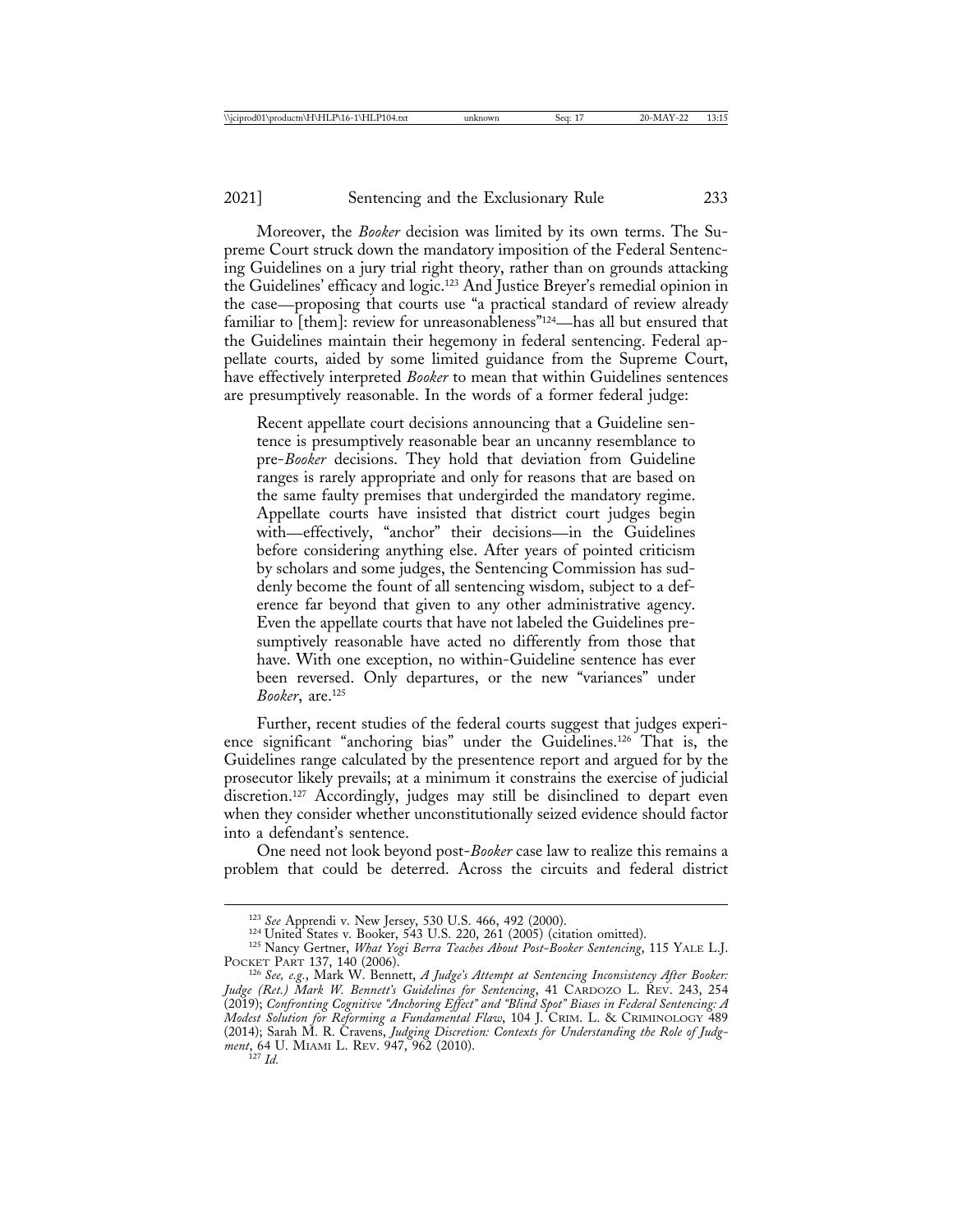courts, prosecutors continue to successfully marshal illegally seized evidence through the sentencing backdoor.128 And police continue executing illegal searches and seizures after securing enough evidence to convict defendants on a minimum charge in order to secure additional *de facto* convictions at sentencing.129 What the multitude of federal circuit court appeals grappling with the effect unconstitutionally seized evidence ought to have at sentencing represent is that trial court judges frequently rely on such evidence for sentencing. Where that remains the case, police will continue to engage in behavior that could be deterred.

This problem would likely still persist even if, in the future, the Guidelines lose their salience. Under today's doctrine, the exclusionary rule does not apply at sentencing as an absolute matter.130 Again, the police as institutional actors are thus likely to structure their operations in line with such a broad exception to Fourth Amendment protections. Even in a non-Guidelines world, the effect of using unconstitutionally seized evidence at sentencing is a *de facto* additional conviction, just a less visibly apparent, less predetermined, and less direct one. Which is to say, the early circuit cases those prior to the Guidelines—not applying the exclusionary rule at sentencing131 should have suppressed unconstitutionally seized evidence, too. Federal sentencing ranges are notoriously broad. For instance, the sentence for a person convicted of possession of at least 100 grams of heroin ranges from a minimum of five years to a maximum of forty.132 Police cannot be sure *exactly* what sentence a defendant will receive when faced with such ranges.

<sup>128</sup> *See, e.g.,* United States v. Perez, 581 F.3d 539, 543 (7th Cir. 2009) ("The Lake County officers then notified the Illinois State Police Narcotics Unit of the arrest. The ISP officers subsequently went to Perez's home in Cicero, Illinois and received consent to search the home from Perez's wife, Ana Perez. Once inside, the officers retrieved a variety of narcotics including 425.1 net grams of heroin, 985.9 net grams of powder cocaine, 930.0 net grams of marijuana, and 227.7 net grams of methamphetamine. The drugs were mostly found in an east storage room but some were found in the garage. Also in the garage, the officers retrieved two large hydraulic presses suitable for packaging kilograms of cocaine. One of the presses was equipped with a wooden plate with the silhouette of a lizard on it—the exact lizard design pressed onto the brick of cocaine retrieved from Perez's vehicle earlier that day."); United States v. Warwick, No. 16-CR-4572-WJ, 2018 WL 3056049, at \*10 (D.N.M. June 20, 2018) ("Defendant argues that he should not receive the sentencing enhancement pursuant to USSG § 2K2.1(b)(1)(A), which provides for a two-point increase if the offense involved three to seven firearms. Defendant asserts that under United States v. Jessup, 966 F.2d 1354 (10th Cir. 1992), the exclusionary rule may be applied at sentencing in an effort to deter Fourth Amendment violations by law enforcement. Doc. 138 at 2. The Government and the Probation Officer contend that although the two firearms recovered on November 7 were suppressed for the purposes of trial, the relevant conduct standards provide that the firearms should be considered for sentencing . . . The Court agrees with the Government . . ."); United States v. Hoang, 285 F. App'x 133, 137 (5th Cir. 2008) ("Tinh next argues that the district court erroneously enhanced his offense level based on two firearms that had been suppressed, and he urges us to follow a Sixth Circuit case to find reversible error. We have previously held, however, that the exclusionary rule does not apply to the district court's consideration of evidence at sentencing. . . . We are bound by our precedent."). United States v. Sanders, 743 F.3d 471, 475 (7th Cir. 2014).<br>
<sup>130</sup> *Sanders*, 743 F.3d at 475.<br>
<sup>131</sup> *See supra* Part I.<br>
<sup>132</sup> 21 U.S.C. § 841.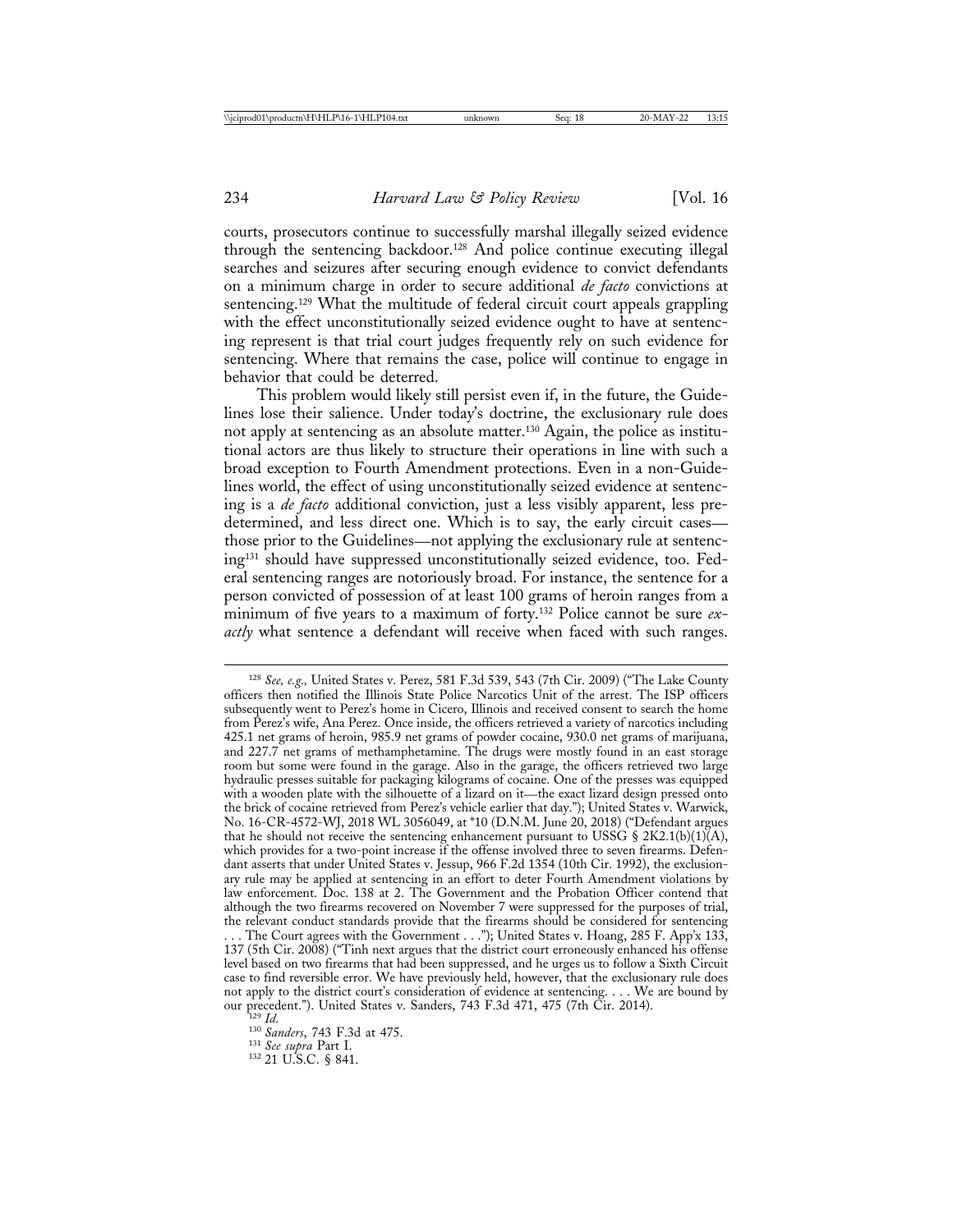Charging decisions are outside their control. So is plea-bargaining. And so are myriad other intervening decisions and events, including the exercise of judicial discretion in imposing the ultimate sentence. If some additional, unconstitutionally seized evidence is considered at all and has a tangible effect—as is particularly the case where the judge articulates reliance on the additional evidence—it still functions as an additional *de facto* conviction. The distinction between an increase in sentence and a *de facto* conviction remains thin.

The uncertainty of sentences in such a regime certainly affects the analysis. Yet, if non-application of the exclusionary rule at sentencing means unconstitutionally seized evidence will at least *sometimes* be considered to increase the defendant's sentence, police should be expected to violate the Constitution once any facts supporting a conviction have been discovered if they consider the possibility of additional *de facto* convictions higher than potential loss of *de facto* convictions. How often this would actually be the case is an empirical question beyond the scope of this Article. Under the balancing test proposed by the Supreme Court in *Calandra*133 and its progeny, the deterrence achieved via exclusion must be meaningful marginal deterrence. As such, if such occurrences were infrequent, perhaps exclusion at sentencing would be an inappropriate remedy under current Supreme Court law.

But the sorry state of ancillary Fourth Amendment remedies suggests that there would be instances in which such a situation would arise. Beyond the exclusionary rule, the greatest potential deterrent to police is § 1983 actions for damages.134 However, the actual effect of § 1983 in deterring the police specifically from violating the Constitution is limited at best.135 This is due in large part to the doctrine of qualified immunity, which "provides ample protection [from civil liability under § 1983] to all but the plainly incompetent or those who knowingly violate the law."<sup>136</sup> As a general matter, then, the only cost to the police of introduction of unconstitutional evidence at sentencing is the potential loss of a *de facto* conviction, whereas the potential windfall—additional, though uncertain, *de facto* convictions—may be

<sup>133</sup> *See, e.g.*, United States v. Calandra, 414 U.S. 338, 350 (1974) ("[I]t does not follow that the Fourth Amendment requires adoption of every proposal that might deter police

misconduct.").<br><sup>134</sup> 42 U.S.C. § 1983 ("Every person who, under color of any statute, ordinance, regula-<br>1<sup>34</sup> 42 U.S.C. § 1983 ("Every person who, under color of Columbia subjects, or causes tion, custom, or usage, of any State or Territory or the District of Columbia, subjects, or causes to be subjected, any citizen of the United States or other person within the jurisdiction thereof to the deprivation of any rights, privileges, or immunities secured by the Constitution and laws, shall be liable to the party injured in an action at law, suit in equity, or other proper proceeding for redress, except that in any action brought against a judicial officer for an act or omission taken in such officer's judicial capacity, injunctive relief shall not be granted unless a declaratory decree was violated or declaratory relief was unavailable. For the purposes of this section, any Act of Congress applicable exclusively to the District of Columbia shall be consid-

ered to be a statute of the District of Columbia.").<br><sup>135</sup> *See, e.g.*, Matthew V. Hess, *Good Cop-Bad Cop: Reassessing the Legal Remedies for Police*<br>*Misconduct*, 1993 UTAH L. REV. 149, 158 (1993).

<sup>&</sup>lt;sup>136</sup> Malley v. Briggs, 475 U.S. 335, 341 (1986).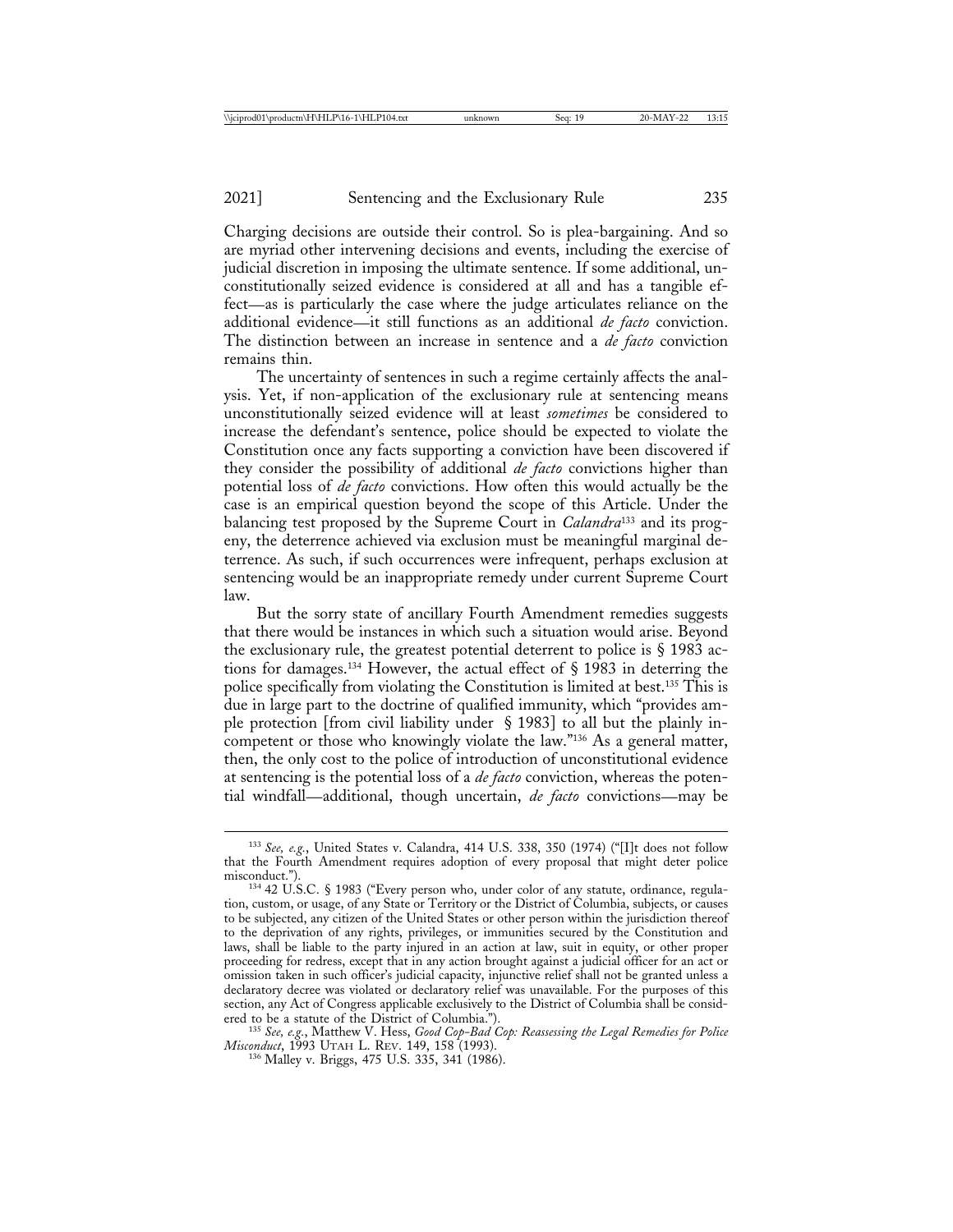potentially large. How many officers would engage in such behavior in a non-Guidelines system must necessarily remain unanswered for now.

# *B. The Narrow Theory: Lack of Exclusion Secures Easier Convictions at the Plea-Bargaining Stage*

An additional *de facto* conviction—a pre-determined increase in sentence, in other words—is the most visible, but not necessarily the most consequential, result of the use of illegally obtained evidence during sentencing. By allowing prosecutors to marshal illegal evidence through the sentencing backdoor, courts enable prosecutors to secure easier convictions through plea deals. If the oft-invoked purpose of searches and seizures by police is to secure convictions, then this too justifies exclusion at sentencing.

Today, over ninety-seven percent of federal criminal cases are settled through guilty pleas.137 The proliferation of guilty pleas in the federal system is caused by many factors. Prosecutors seek convictions as a foremost goal on the path toward trial. But, securing it at the lowest possible cost to the state—in terms of time, resources, and possible risk of losing at trial— is similarly important.<sup>138</sup> This latter point underlies the benefits of plea-bargaining from the prosecutor's perspective; he or she can minimize all of the costs of potentially taking a case to trial by inducing a defendant to plea.139 In some circumstances, prosecutors may simply deem getting a conviction even if not the highest possible sentence—at little cost to the office a sufficient goal, particularly if the conduct pled to carries with it a lengthy mandatory minimum sentence.140

From the defendant's perspective, pleading guilty may come with some benefit, too. The most obvious benefit is avoiding the so-called "trial penalty" that occurs from refusing to plead guilty.141 Where a defendant does not plead, prosecutors may issue a superseding indictment charging the defendant with more counts based on his actual conduct.142 With this comes greater exposure to criminal liability and a potentially higher sentence.<sup>143</sup> Moreover, under the Sentencing Guidelines especially, defendants may receive a tangible benefit—in the form of a offense level reduction—by appearing to "accept responsibility."144 in the form of a guilty plea or by offering

<sup>137</sup> Nat'l Ass'n of Crim. Def. Laws., *The Trial Penalty: The Sixth Amendment Right to Trial on the Verge of Extinction and How to Save It*, 31 FED. SENT. REP. 331, 333 (2019), <sup>138</sup> *See, e.g.*, Inga Ivsan, *To Plea or Not to Plea: How Plea Bargains Criminalize the Right to*

*Trial and Undermine Our Adversarial System of Justice*, 39 N.C. CENT. L. REV. 135, 148 (2017)

<sup>(</sup>footnote omitted). <sup>139</sup> *Id.* <sup>140</sup> *See, e.g.*, H. Mitchell Caldwell, *Coercive Plea Bargaining: The Unrecognized Scourge of*

<sup>&</sup>lt;sup>141</sup> Nat<sup>'</sup>l Ass'n of Crim. Def. Laws., *supra* note 137, at 331.<br><sup>142</sup> See id. at 341.<br><sup>143</sup> See id. **143** See id. CHALC SENT'G GUIDELINES MANUAL § 3E1.1(a) (U.S. SENT'G COMM'N 2018) ("If the defendant clearly demonstrates acceptance of responsibility for his offense, decrease the offense level by 2 levels.").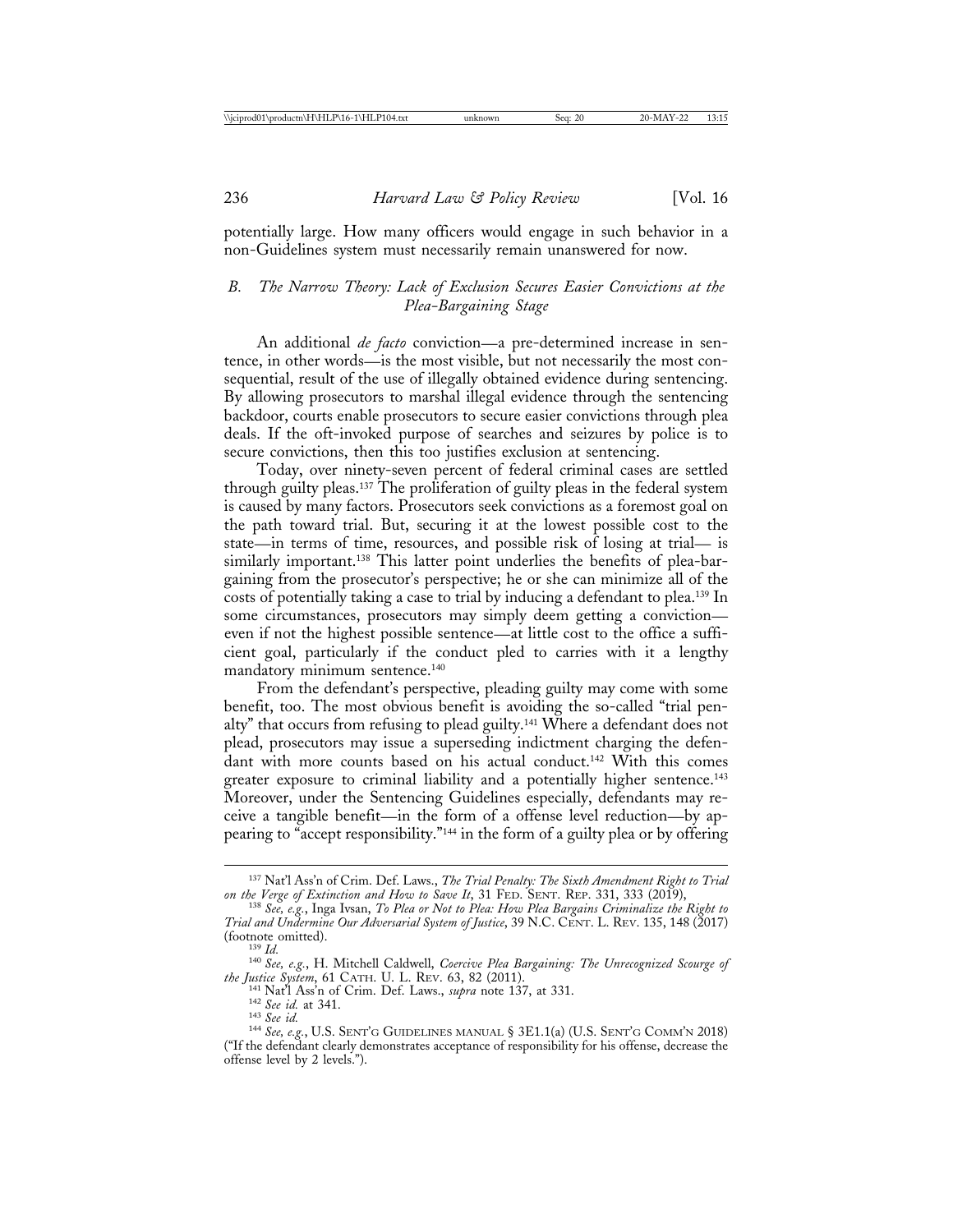"substantial assistance" to another law-enforcement investigation.145 Of course, the Guidelines did not invent this benefit to the defendant, but instead made it more tangible. Because judges have traditionally been called on to exercise broad discretion in assessing the totality of the defendant's character at sentencing, pleading guilty has often been associated with a reduction in sentence due to the apparent "repentance" shown by the defendant.<sup>146</sup>

Plea bargaining is necessarily contextualized and driven by the leverage both sides have and the benefits that each side seeks. For the prosecutor, a charging decision is the quintessential form of leverage. This is just the other side of the coin of the benefit of avoidance of the trial penalty sought by the defendant.147 Prosecutors may "stack" charges—multiple counts associated with the same underlying conduct—to induce defendants to plea in exchange for dropping counts.148

The sentencing backdoor only adds to prosecutors' leverage, creating a simple and effective means to secure a guilty plea in a minimum amount of time. The threat of the use of unconstitutionally seized evidence is an impactful form of prosecutorial leverage. The mechanism is straightforward. Because unconstitutionally seized evidence faces the prospect of exclusion pre-trial, but no prospect of exclusion at sentencing generally, the prosecutor only brings charges based on the good evidence—a "smidgen" of the total evidence seized by the police, in Judge Easterbrook's words.149 The prosecutor can now plea bargain in the shadow of this illegally seized evidence,<sup>150</sup>

<sup>&</sup>lt;sup>145</sup> Id. § 5K1.1.<br><sup>146</sup> See, e.g., Note, *The Influence of the Defendant's Plea on Judicial Determination of Sentence*, 66 YALE L.J. 204, 209–10 (1956) ("The predominant basis for a court's considering a defendant pleading guilty less culpable than one denying guilt is the belief that a guilty plea demonstrates the readiness of the accused to accept responsibility for his criminal acts. Judges feel that such a confession of wrongdoing evinces a repentant attitude, and thus represents an important step toward rehabilitation of the accused. A few judges added the qualification that a guilty plea would not be considered evidence of reformation unless the accused had no prior criminal record.").<br>
<sup>147</sup> See Caldwell, *supra* note 140, at 83.<br>
<sup>148</sup> United States v. Jewel, 947 F.2d 224, 240 (7th Cir. 1991) (Easterbrook, J., concurring).<br>
<sup>149</sup> United States v. Jewel, 947 F.2d 224, 240 (7th Cir. 1991) (Eas

*possibility* of admission of illegally seized evidence at sentencing; indeed, they should prepare for the admission of such evidence. For context on plea-bargaining in the context of Fourth Amendment violations, see Thomas R. McCoy & Michael J. Mirra, *Plea Bargaining as Due Process in Determining Guilt*, 32 STAN. L. REV. 887, 937 (1980) ("In a plea bargaining situation, the bargaining advantage enjoyed by the prosecution as a result of an illegal search is the risk to the defendant that the fruits of the search will be admissible at trial. The defendant bases his estimation of chances of acquittal at trial, and thus the attractiveness of the proffered plea bargain, upon the state's evidence. If some of that evidence appears to have been illegally seized, the defendant will discount its value because it might be inadmissible at trial. However, he will never be completely certain that a motion to suppress would succeed; he must, therefore, give some weight to the illegally obtained evidence. Hence, the defendant will be choosing his plea based in part upon evidence that might have been found inadmissible at trial. The prosecution, therefore, profits from the violation of the fourth amendment by procuring a guilty plea from a defendant who might have demanded either a trial or a greater sentencing concession had he been certain that the evidence was inadmissible. These advantages gained by the prosecution from violating the fourth amendment would seem sufficient to encourage future violations.").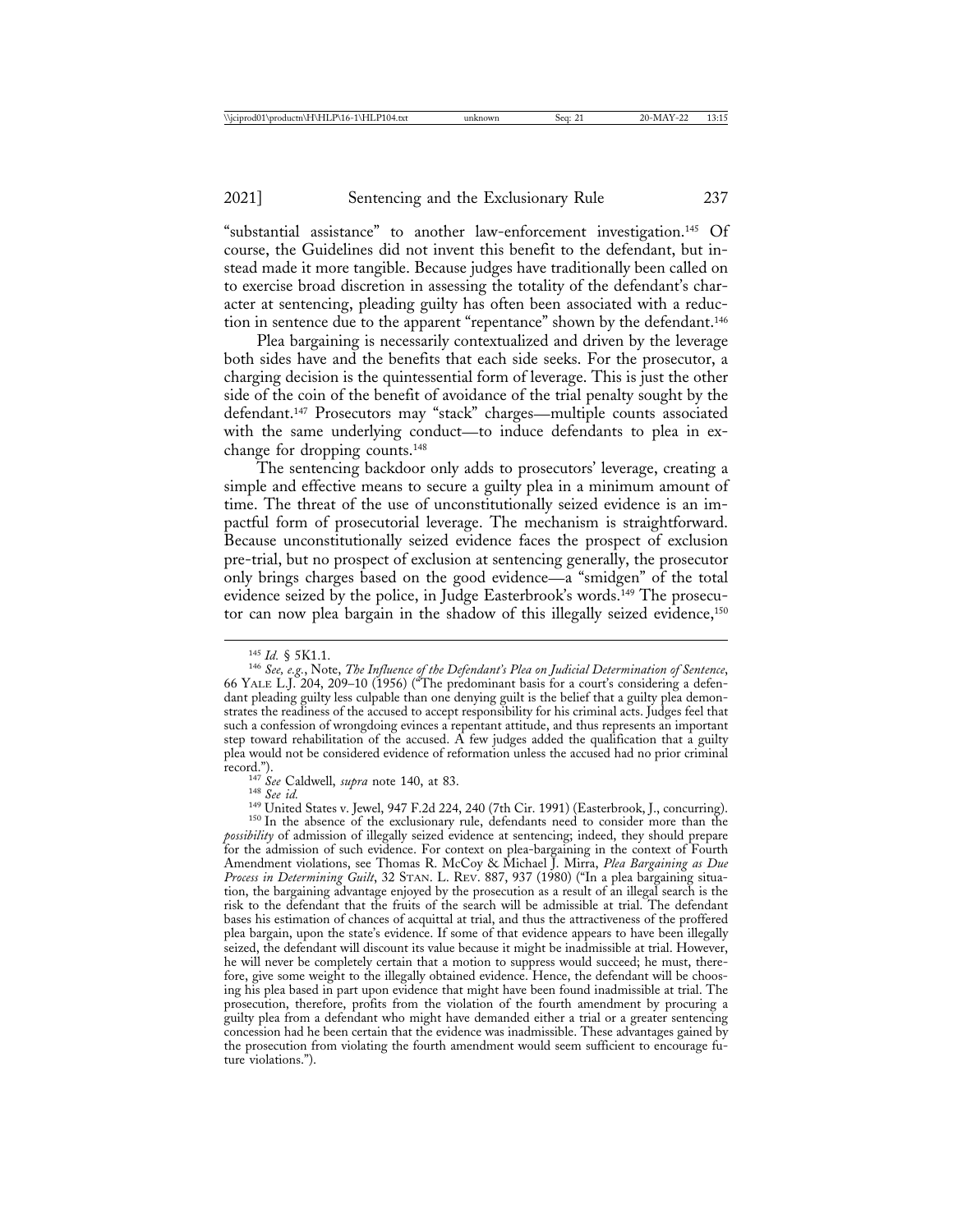given the looming prospect of a *de facto* additional conviction—equally as impactful as a charged count—at sentencing.151 Just like charges that were stacked, then, prosecutors can effectively "drop" the *de facto* count from their indictment. They might offer to refrain from arguing that unconstitutionally seized evidence factor into the defendant's sentence or refrain from seeking a sentence enhancement under the Guidelines. And the defendant may swiftly plead to avoid a lengthy sentence. The result of all of this is that allowing evidence in at sentencing provides further leverage to prosecutors, and easier convictions—an incentive to police to continue violating the Fourth Amendment, in other words.

For the exclusionary rule to apply, the actors whose conduct is subject to judicial regulation must be impacted. In other words, the police must be affected.152 Once established that illegally seized evidence provides for easier convictions for prosecutors, tying the operation of this dynamic back to the police is simple. As an initial matter, police may be aware of the fact that prosecutors can bargain in the shadow of illegally seized evidence. This might incentivize them to execute unlawful searches and seizures to ensure that the defendant pleads to the charged conduct. And this alone creates the possibility that police can be deterred from violating the Fourth Amendment, given that the prospect of a concrete conviction is on the line.

There is no need to speculate, however. Police and prosecutors often work hand-in-hand to tackle crime.153 For example, since at least the mid-1980s, many police and prosecutors' offices have moved toward a "community prosecution model" whereby the two offices intimately cooperate with one another within a jurisdiction as a means of efficaciously obtaining convictions.154 Where this is the case, the "prosecutor assumes a leadership role in working closely with . . . other criminal justice agencies in the community," and "boundaries demarcating the prosecutor's office from other justice, public/governmental and private agencies are increasingly permeated as they become partners."155 The nature of these relationships has generated much scholarly work on the inherent conflict of interest that exists when prosecutors are tasked with seeking convictions of police officers.156 In the case of using unconstitutionally seized evidence to obtain convictions against ordinary defendants, however, there is a harmony of interests between police and

<sup>&</sup>lt;sup>151</sup> This situation is closely analogous to the pattern of overcharging that occurs during plea bargaining. *See* Caldwell, *supra* note 140, at 83.

<sup>&</sup>lt;sup>152</sup> See, e.g., United States v. Leon, 468 U.S. 897, 926 (1984).<br><sup>153</sup> See, e.g., Alexandra Hodson, *The American Injustice System: The Inherent Conflict of Interest in Police-Prosecutor Relationships & How Immunity Lets Them 'Get Away with Murder'*,

<sup>&</sup>lt;sup>154</sup> Id. at 585–86.<br><sup>155</sup> Catherine M. Coles, *Community Prosecution, Problem Solving, and Public Accountability: The Evolving Strategy of the American Prosecutor* 26 (Harv. Univ. Malcolm Wiener Ctr. For Soc. Pol'y Program in Crim. J. Pol'y & Mgmt., Working Paper No. 00-02-04, 2000), https:// www.innovations.harvard.edu/sites/default/files/community\_prosecution.pdf [https:// perma.cc/X3NE-ZRYD]. <sup>156</sup> *See, e.g.*, Kate Levine, *Who Shouldn't Prosecute the Police*, 101 IOWA L. REV. 1447, 1489

<sup>(2016).</sup>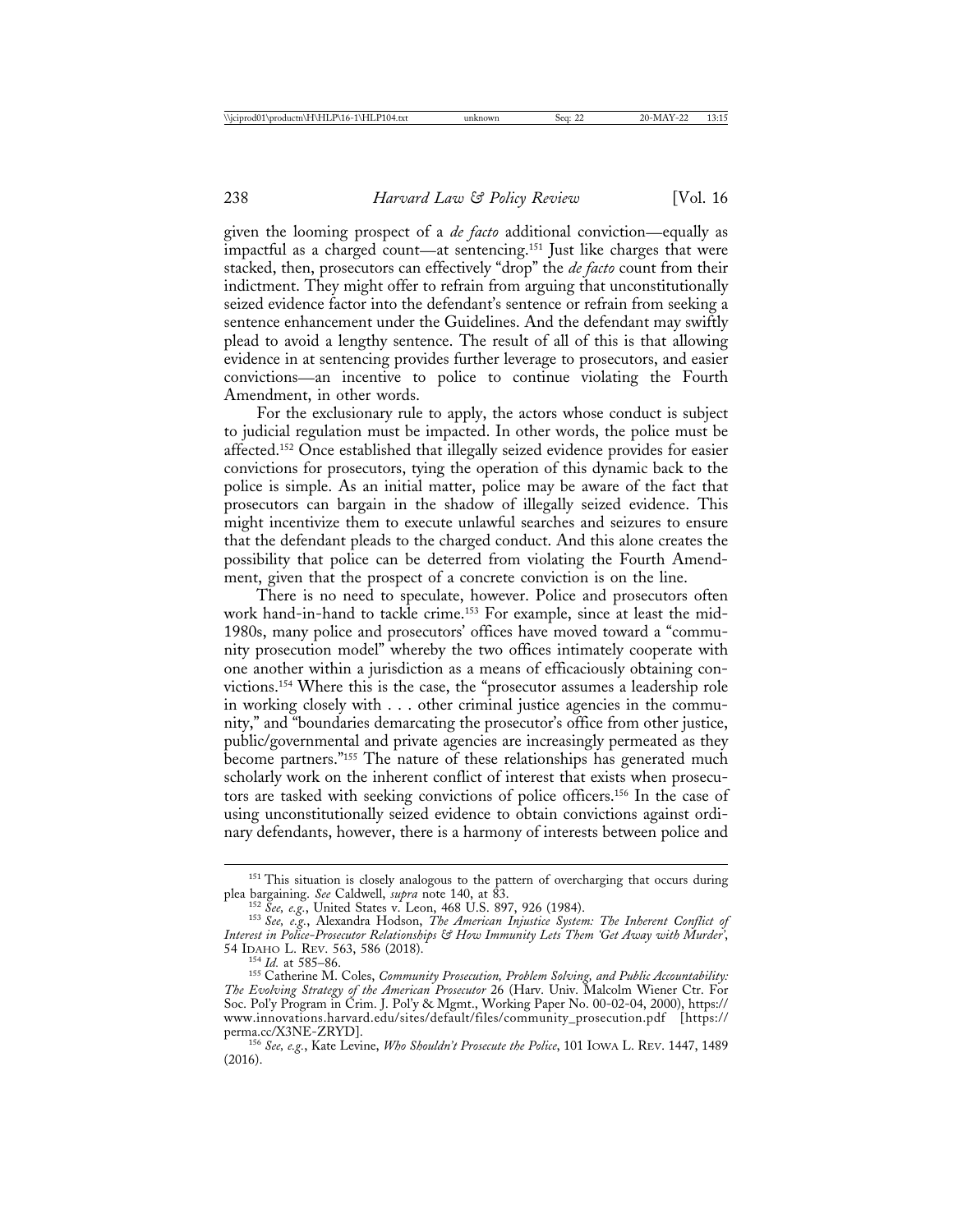prosecutors. Both offices can count a conviction as a win. The result? Allowing the evidence in benefits police officers in that their illegally seized evidence allows easier convictions. And vice versa: not allowing the evidence in at sentencing would remove that "benefit" and further deter police from violating the Fourth Amendment.

If the analysis ended here, there would still likely be meaningful deterrence from applying the exclusionary rule at sentencing. But it does not end here: this process does not capture all of the benefits to prosecutors and police alike from the existence of the sentencing backdoor. Prosecutors may also be motivated to secure a minimum desired sentence.157 And this goal may complicate securing an initial conviction in the first place. If prosecutors must offer a defendant a deal to induce his plea—such as agreeing not to argue for the highest sentence or dropping a charge—then they necessarily cannot seek the highest available sentence. If prosecutors want to capture the "actual conduct" of the defendant and seek a sentence commensurate with such conduct, then they may charge more from the outset. This in turn will either force the prosecutor to bargain more or force him to forego the benefits of plea bargaining altogether. Indeed, a defendant may seek further concessions from the prosecutor in light of the higher potential criminal liability or just test his case at trial knowing the severe sentence he may receive.

In many cases, the mechanism through which unconstitutionally seized evidence becomes a *de facto* conviction at sentencing offers prosecutors a panacea to securing both a quick guilty plea and the highest possible sentence. Again, because prosecutors cannot generally successfully charge unconstitutionally seized evidence in an indictment, their charging decisions are simplified. Indictments become inherently lighter and less contentious where only a count resting on a solid evidentiary ground is charged—the minimum "hook" to get prosecutors to sentencing.158 So while in some instances the prosecutor may have to forego seeking the highest possible sentence for the defendant in order to induce the defendant to plea—perhaps by promising not to introduce the illegally obtained evidence at sentencing or argue it to the judge<sup>159</sup>—this will not always be the case. Often, there may be simply nothing left to dispute from the perspective of the defendant. And he may just plead to show that he accepts his punishment in order to salvage *some* benefit, like a potential reduction in sentence.<sup>160</sup> In this scenario, too, the effect of unconstitutionally seized evidence in securing an easier conviction—this time with an eye toward a higher sentence—is manifest. And so exclusion promises deterrence of the police.

<sup>157</sup> *See, e.g.*, Rodney J. Uphoff, *The Criminal Defense Lawyer as Effective Negotiator: A Systemic Approach*, 2 CLINICAL L. REV. 73, 86 (1995). <sup>158</sup> *See, e.g.*, United States v. Jewel, 947 F.2d 224, 240 (7th Cir. 1991) (Easterbrook, J.,

concurring). <sup>159</sup> *See, e.g.*, Jason Mazzone, *The Waiver Paradox*, 97 NW. U. L. REV. 801, 802 (2003). <sup>160</sup> *See, e.g.*, U.S. SENT'G GUIDELINES MANUAL § 3E1.1(a) (U.S. SENT'G COMM'N 2018) ("If the defendant clearly demonstrates acceptance of responsibility for his offense, decrease the offense level by 2 levels.").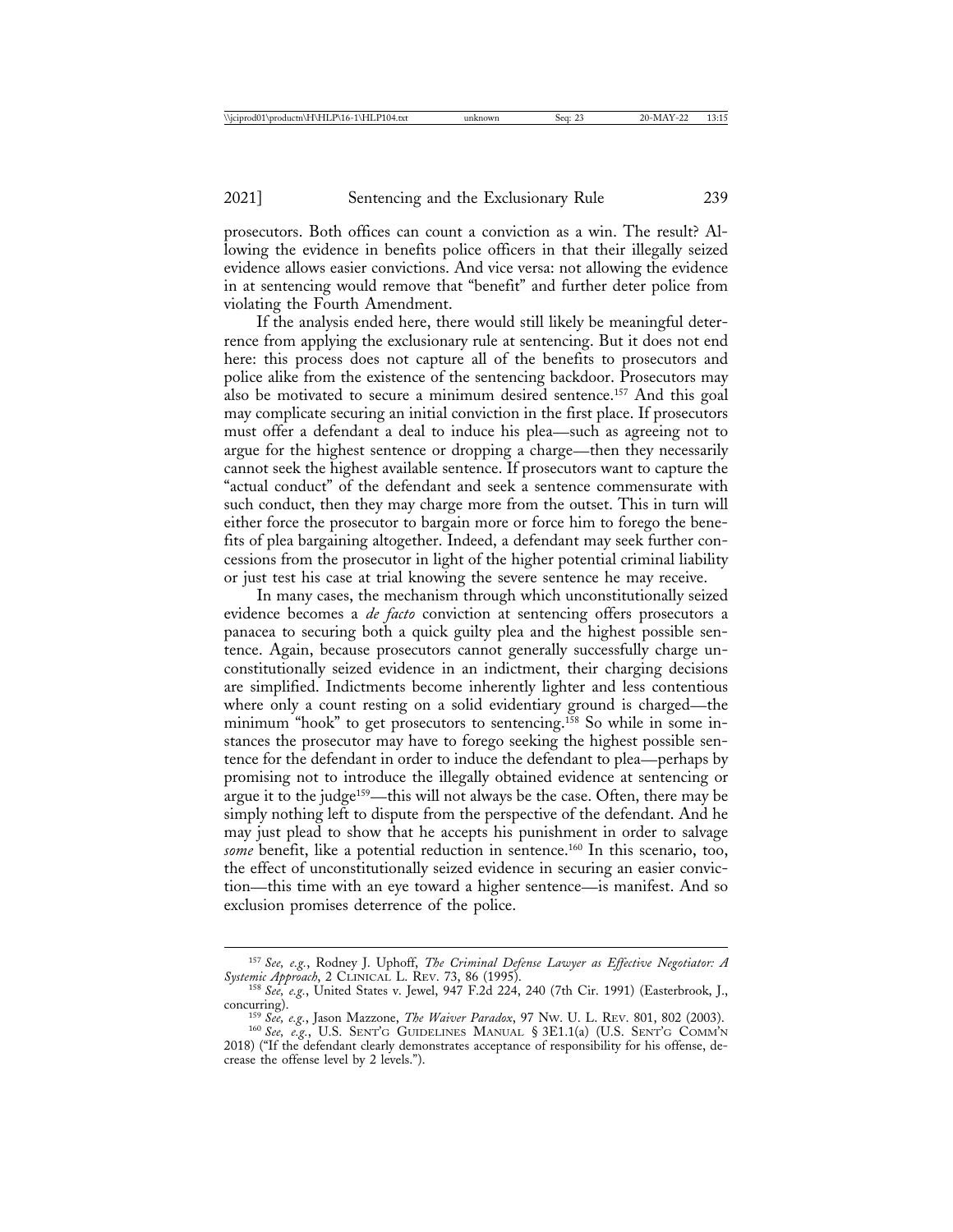# III. MOVING FORWARD: POSSIBLE APPROACHES FROM THE COURTS, THE SENTENCING COMMISSION, AND CONGRESS

Since the Supreme Court's decision in *Booker*, federal sentencing has been in a place of purgatory: Guidelines have lost their mandatory thrust, but the sentences calculated under them affect each sentencing decision and often prevail without question.161 In light of this state of flux, judges do have options, although legislative—or quasi-legislative, from the perspective of the Sentencing Commission—action is sorely needed.

Foremost, federal district court judges hold more power today post-*Booker* and should exercise it in excluding unconstitutionally seized evidence where appropriate. Although not "free at last" from the Sentencing Guidelines<sup>162</sup> and constrained for all of the aforementioned reasons, federal district courts now have the power to issue "variances" from the Guidelines when they disagree with the Guidelines sentence.163 In order to exclude unconstitutionally seized evidence from factoring into the defendant's Guidelines calculation, courts must "vary," rather than depart, given that the Sentencing commission has not issued a valid departure in this case.164 When courts issue variances, they generally look to the sentencing factors elaborated in 18 U.S.C. § 3553(a)<sup>165</sup> to explain how the sentence calculated by the Guidelines is inapposite in the case at hand. In theory, then, district courts could

(2) the need for the sentence imposed—

(A) to reflect the seriousness of the offense, to promote respect for the law, and to provide just punishment for the offense;

(B) to afford adequate deterrence to criminal conduct;

(C) to protect the public from further crimes of the defendant; and

(D) to provide the defendant with needed educational or vocational training, medical care, or other correctional treatment in the most effective manner;

(3) the kinds of sentences available;

(4) the kinds of sentence and the sentencing range established for—

(A) the applicable category of offense committed by the applicable category of defendant as set forth in the guidelines—

(ii) that, except as provided in section  $3742(g)$ , are in effect on the date the defendant is sentenced; or

<sup>161</sup> *See supra* Part II. <sup>162</sup> United States v. Jaber, 362 F.Supp.2d 365, 370 (D. Mass. 2005). <sup>163</sup> *See* U.S. SENT'G COMM'N, PRIMER: DEPARTURES AND VARIANCES 1 (2020), https:// www.ussc.gov/sites/default/files/pdf/training/primers/2020\_Primer\_Departure\_Variance.pdf

our permanent of the considered in Imposing a Sentence.—The court shall impose a sentence<sup>165</sup> Factors to Be Considered in Imposing a Sentence.—The court shall impose a sentence sufficient, but not greater than necessary, to comply with the purposes set forth in paragraph (2) of this subsection. The court, in determining the particular sentence to be imposed, shall consider—

<sup>(1)</sup> the nature and circumstances of the offense and the history and characteristics of the defendant;

<sup>(</sup>i) issued by the Sentencing Commission pursuant to section 994(a)(1) of title 28, United States Code, subject to any amendments made to such guidelines by act of Congress (regardless of whether such amendments have yet to be incorporated by the Sentencing Commission into amendments issued under section 994(p) of title 28); and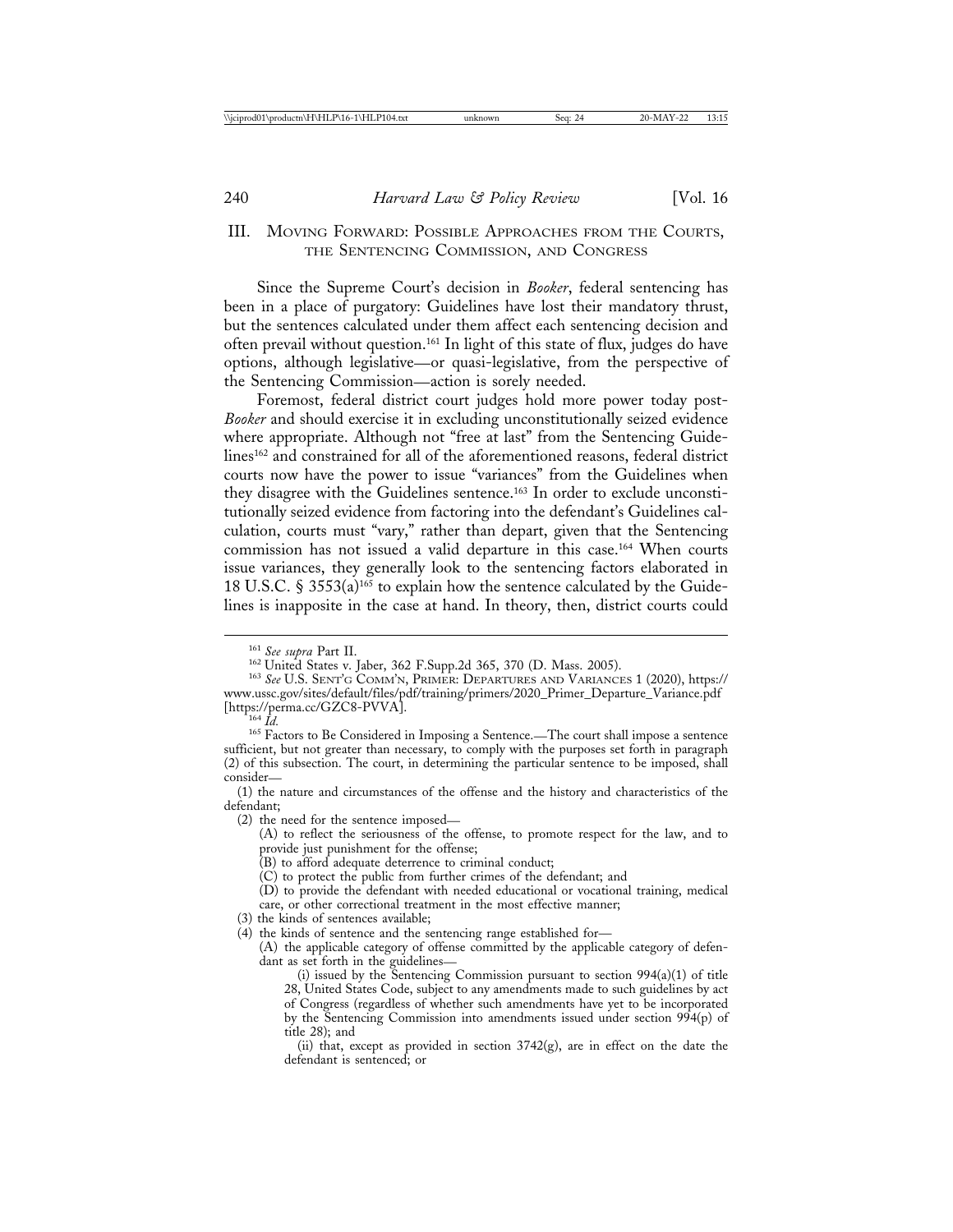apply sentencing variances under the Guidelines as a means of applying the exclusionary rule.

This approach has its problems. Federal sentencing decisions still remain subject to appeal. With its decision in *Gall v. United States*, the Supreme Court clarified that out-of-Guidelines sentences may not be subjected to a standard of review of presumptive unreasonableness, but nonetheless remain subject to abuse-of-discretion review.166 Given how strongly circuit courts have disagreed with application of the exclusionary rule at sentencing, the possibility that a district court could be reversed for varying downwards from a Guidelines-based sentence is high. And based on the Supreme Court's reluctance to speak to the issue of exclusion at sentencing, let alone expand the exclusionary rule, the chance that a circuit court's reversal would be reviewed is low.167

Operating under this framework, district courts seeking to exclude unconstitutionally seized evidence introduced at sentencing would need to do so inconspicuously. 18 U.S.C. § 3553(a) provides broad cover for courts to explain why they are varying.<sup>168</sup> In the same way that district courts cannot simply eschew the Guidelines calculation as a general matter,<sup>169</sup> appellate courts might reverse on account of legal error where a district court explicitly applies the exclusionary rule under the Guidelines. What's left is a narrow space for judicial maneuvering—apply the exclusionary rule to unconstitutionally seized evidence at sentencing but justify the variance on other grounds.

While the defendant in any case would be pleased with such a result, it provides little to no systemic value. Again, exclusion—as currently formu-

(5) any pertinent policy statement— (A) issued by the Sentencing Commission pursuant to section  $994(a)(2)$  of title 28, United States Code, subject to any amendments made to such policy statement by act of Congress (regardless of whether such amendments have yet to be incorporated by the Sentencing Commission into amendments issued under section 994(p) of title 28); and (B) that, except as provided in section  $3742(g)$ , is in effect on the date the defendant is sentenced.

(6) the need to avoid unwarranted sentence disparities among defendants with similar records who have been found guilty of similar conduct; and

(7) the need to provide restitution to any victims of the offense. <sup>166</sup> 552 U.S. 38, 51 (2007). <sup>167</sup> *See, e.g.*, United States v. McCrory*,* 930 F.2d 63, 72 (D.C. Cir. 1991) (Silberman, J., concurring in part and concurring in the judgment) ("Nevertheless, I do not dissent. The Supreme Court in recent years has been extremely hesitant to extend the exclusionary rule . . . , and particularly to extend it to non-trial proceedings.").

and particularly to extend it to non-trial proceedings."). <sup>168</sup> *See, e.g.*, U.S. SENT'G COMM'N, *supra* 163, at 1. <sup>169</sup> *See, e.g.*, United States v. Jaber, 362 F.Supp.2d 365, 370 (D. Mass. 2005); United States v. Bruce, 413 F.3d 784, 785 (8th Cir. 2005) ("[I]t is clear that the district court erred by not consulting the guidelines and taking them into account during Bruce's sentencing.").

<sup>(</sup>B) in the case of a violation of probation or supervised release, the applicable guidelines or policy statements issued by the Sentencing Commission pursuant to section 994(a)(3) of title 28, United States Code, taking into account any amendments made to such guidelines or policy statements by act of Congress (regardless of whether such amendments have yet to be incorporated by the Sentencing Commission into amendments issued under section  $994(p)$  of title 28);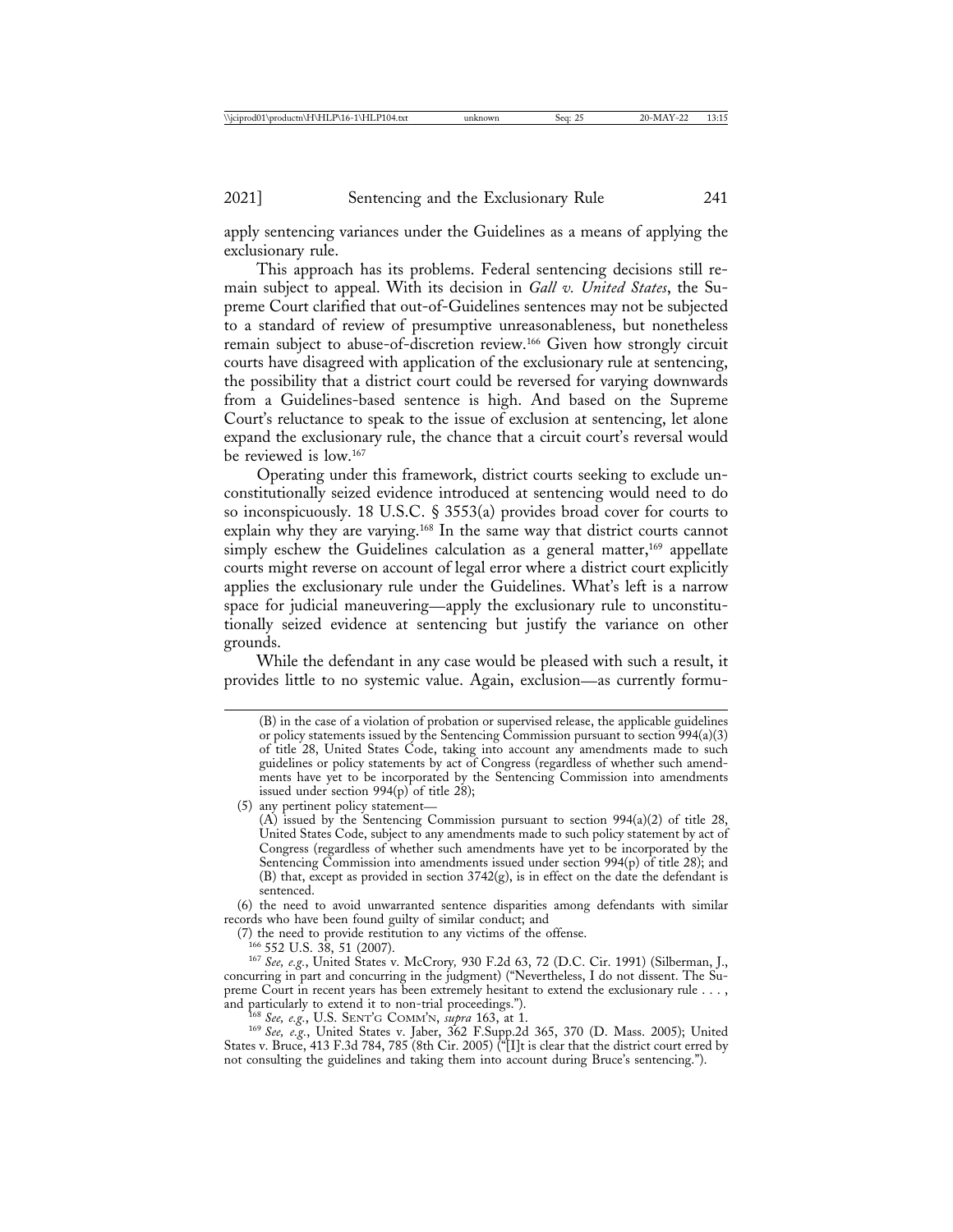lated—is a means to an end, not an end itself. That end goal is deterrence of the police,170 which is unlikely to be meaningfully achieved with one-off judicial decisions obscuring the true rationale for non-reliance on the Guidelines.171 Further, judicial invention of this sort requires extensive motivation and judicial will. Adhering to the Guidelines is still overwhelmingly the norm, and courts may tread lightly where reversal looms large. And the Guidelines have been the dominant sentencing paradigm for years. As a federal judge, Judge Nancy Gertner once wondered: "What does it take to restore judicial sentencing authority after nearly twenty years of passivity, after the judicial culture has fundamentally changed, not to mention the political atmosphere, and after judicial sentencing expertise, to the extent it existed at all, has become vestigial?"172

The most obvious remedy—if the Guidelines are to endure—is promulgation of a departure by the Sentencing Commission related to exclusion of unconstitutionally seized evidence at sentencing.173 This approach comes with its benefits, namely that a clear message is sent to police officers and prosecutors alike regarding the availability of *de facto* convictions based on unconstitutionally seized evidence introduced at sentencing. Such a quasistatutory provision may well achieve some level of deterrence of the police, much like a Supreme Court case holding exclusion a proper remedy for a constitutional violation.174

What form such a departure would take is left open. Pre-*Booker*, some scholars suggested that the Sentencing Commission promulgate a departure to implement the exclusionary rule in a limited fashion, only excluding unconstitutionally seized evidence where the police had violated the Constitution following obtaining enough evidence to convict, or acted with the specific intent of increasing the defendant's sentence.<sup>175</sup> But this approach runs directly counter to the doctrine of the exclusionary rule generally, insofar as courts are commanded not to examine the subjective intent of officers.176 Moreover, it may be "inconceivable" that defendants could make the required showing about the inner mind of a police officer under such a rule.177 Because this Paper has argued that unconstitutionally seized evidence introduced at sentencing is both a *de facto* conviction and has a tangible effect on obtaining concrete convictions during plea bargaining from an ob-

<sup>&</sup>lt;sup>170</sup> *See supra* Part II.<br><sup>171</sup> Again, for exclusion to achieve deterrence, police officers and offices must internalize the rules. Although officers may be able to deduce why a district court judge varied where unconstitutionally seized evidence is implicated, we are left to speculate if that would have any

true effect on police practices. See *supra* Part II.<br><sup>172</sup> Judge Nancy Gertner, *Thoughts on Reasonableness*, 19 FED. SENT. R. 165, 165 (2007).<br><sup>173</sup> See, e.g., U.S. SENT'G COMM'N, *supra* 163, at 1.<br><sup>174</sup> It would be par

<sup>176</sup> See, e.g., Hudson v. Michigan, 547 U.S. 586, 587 (2006); United States v. Leon, 468<br>U.S. 897, 919–20 (1984).<br><sup>177</sup> United States v. Jewel, 947 F.2d 224, 238 (7th Cir. 1991) (Easterbrook, J., concurring).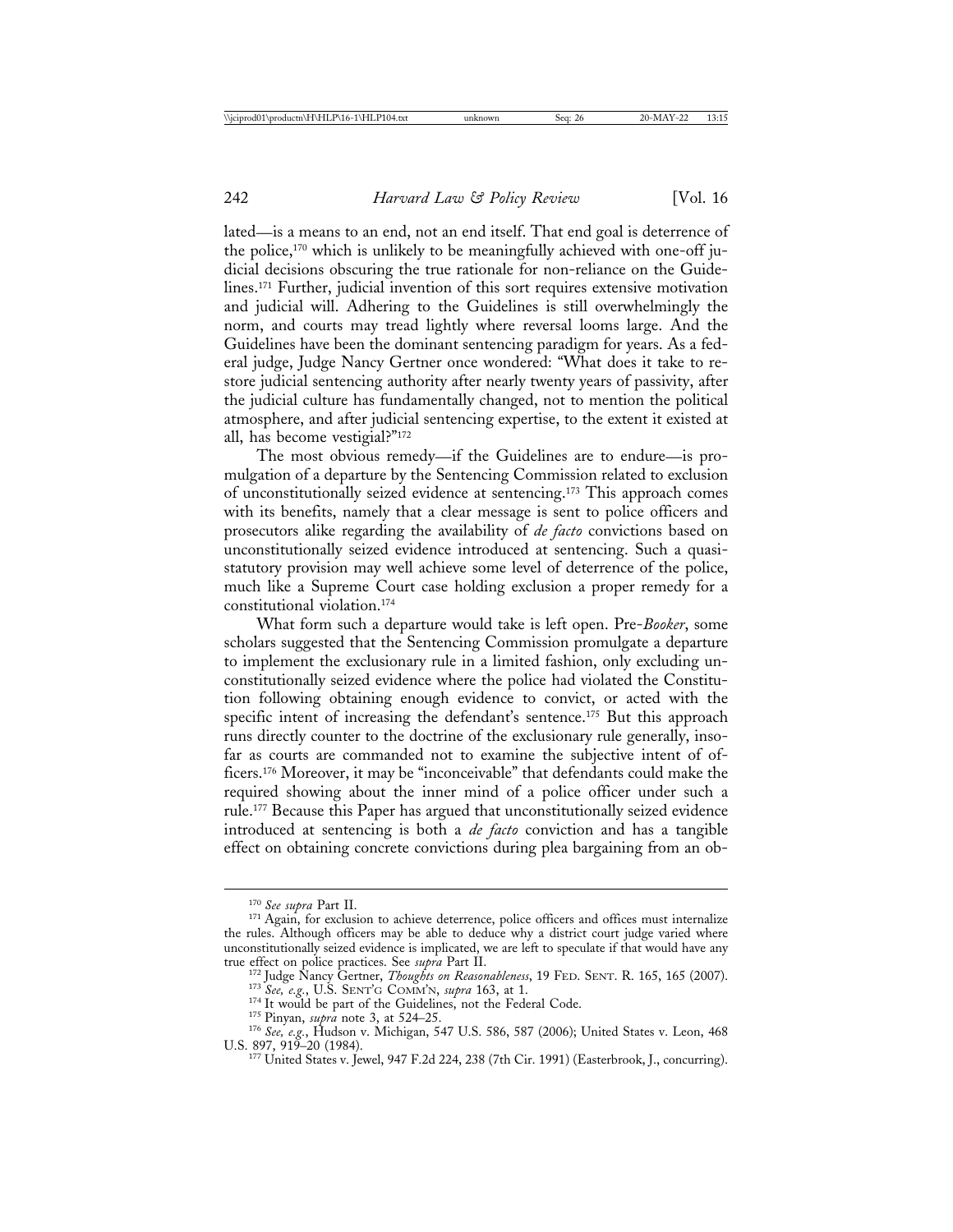jective point of view, action by the Sentencing Commission would need to be absolute. Objective incentives demand objective deterrence. The exclusionary rule—perhaps subject to the usual good faith<sup>178</sup> and causation<sup>179</sup> exceptions—must apply to such evidence, or it must not.180

Beyond questions of implementation, this approach, too, is imperfect. Federal courts would remain free to apply variances—in this case, upwards under today's sentencing regime, meaning compliance with such a rule would not be universal.<sup>181</sup>

So, we are left where we began: the Supreme Court and Congress. A Supreme Court rule barring the admission of unconstitutionally seized evidence at sentencing would undoubtedly deliver deterrence to police officers. Again, we are left with the same questions of form and scope noted above. And whether a Supreme Court that has incrementally chipped away at Fourth Amendment protections would render such a rule—especially in light of needing to declare a statute unconstitutional as applied—is a matter of speculation. Congress, too, could act to amend Section 3566 to reflect the need for an exclusionary rule at sentencing. Perhaps congressional sentiment toward the exclusionary rule has changed since 1970, though it is unlikely that is the case. There are likely myriad other areas the rule could be expanded to before sentencing which would have more impact.182 Congress' failure to promulgate such rules—indeed its failure to ever expand the protections of the exclusionary rule—reflects legislative indifference at best, and animosity toward the exclusionary rule at worst.

The systemic problems associated with non-exclusion of evidence at sentencing will continue until there is a systemic solution. Until then, judges—acting in their individual capacities—should apply it as appropriate. A "spigot-like" approach may not deliver the meaningful deterrence warranted by this problem, but it may send a message.

#### **CONCLUSION**

This Paper has argued that the exclusionary rule is an appropriate remedy for unconstitutionally seized evidence at sentencing. The judicial assertion that police are primarily motivated by seeking convictions, not increasing defendants' sentences, does not undercut this conclusion. Because unconstitutionally seized evidence leads to convictions—both *de facto* in the

<sup>&</sup>lt;sup>178</sup> *See, e.g., Leon*, 468 U.S. at 908.<br><sup>179</sup> *See, e.g., Hudson*, 547 U.S. at 594.<br><sup>180</sup> *Jewel*, 947 F.2d at 239 (Easterbrook, J., concurring) ("In the end we will have a simple answer: the exclusionary rule applies to

<sup>&</sup>lt;sup>181</sup> See, e.g., U.S. SENT'G COMM'N, *supra* 163, at 1.<br><sup>182</sup> See, e.g., Herring v. United States, 555 U.S. 135, 144 (2009) (holding that the exclusionary rule applies only to "deliberate, reckless, or grossly negligent conduct," not merely negligent conduct).